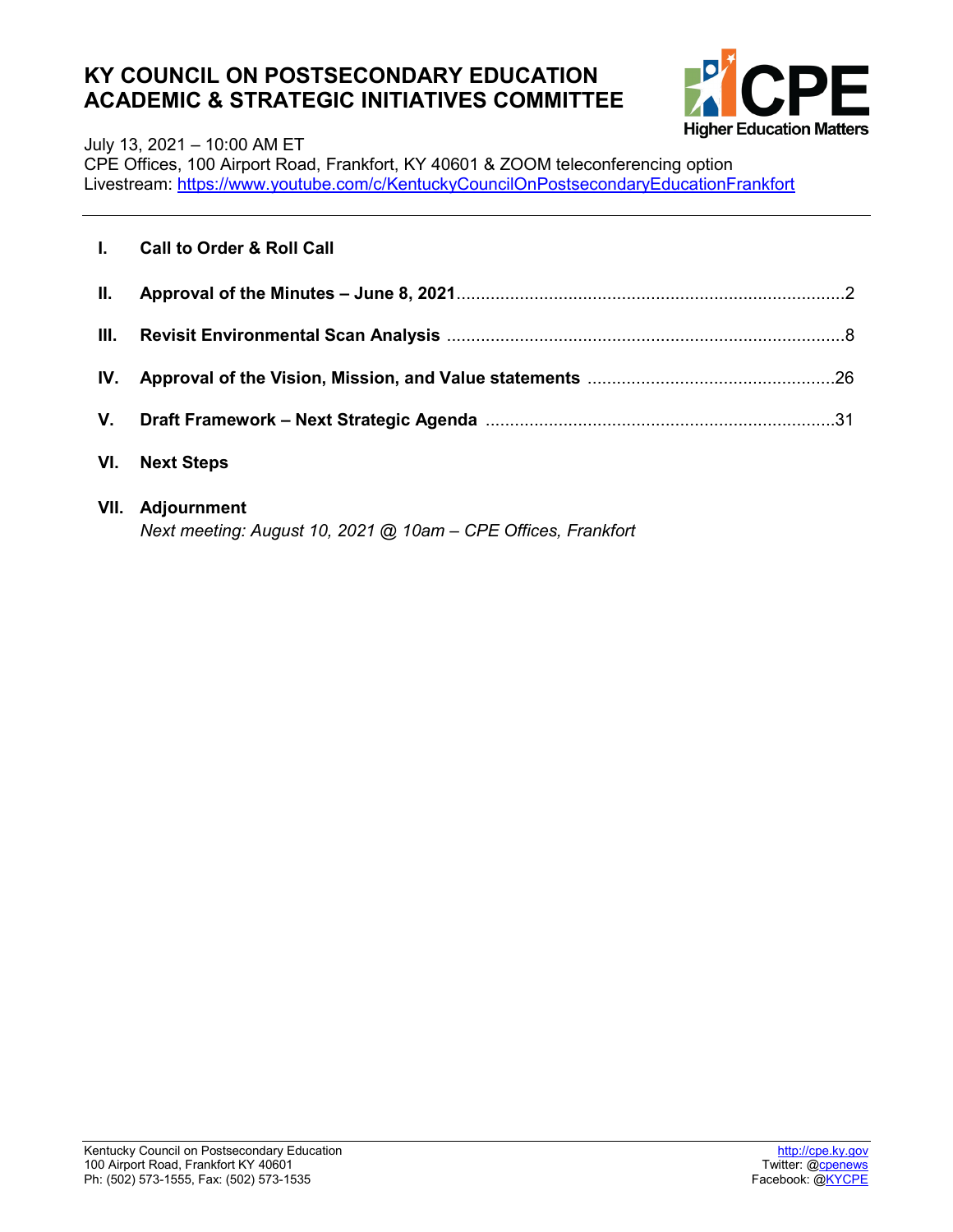#### **DRAFT MINUTES**

Council on Postsecondary Education

Type: Academic & Strategic Initiatives Committee Date: June 8, 2021 Time: 10:00 a.m. ET Location: Virtual Meeting - Committee members by ZOOM, Public viewing hosted on CPE YouTube Page

#### **CALL TO ORDER**

The Academic & Strategic Initiatives Committee met Tuesday, June 8, 2021, at 10:00 a.m., ET via teleconference, per EO 2020-243. Members of the public were invited to view the meeting virtually on the CPE YouTube page.

Committee Chair Lori Harper presided.

#### **ATTENDENCE**

Members were in attendance: Colby Birkes, Lori Harper, Vidya Ravichandran, Robert Staat (*joined at 10:20 a.m.*) and Kevin Weaver.

Members not in attendance: Muhammad Babar and Lucas Mentzer.

Carrie Hodge, CPE's senior associate for Data and Advanced Analytics, provided the roll call and coordination activities. Heather Faesy, CPE's senior associate for Board Relations, recorded the meeting minutes after viewing the video replay.

#### **APPROVAL OF THE MINUTES**

The minutes of the March 23 and April 23, 2021 meetings were approved as distributed.

#### **CULTURAL COMPETENCY CREDENTIAL CERTIFICATION PROCESS**

Dr. Dawn Offutt, CPE's Director of Diversity, Equity and Inclusion, presented the Cultural Competency Credential Certification Process for approval. The competency model was based on the A4 Model of Cultural Competence, which has four categories: Awareness, Acknowledgement, Acceptance, and Action.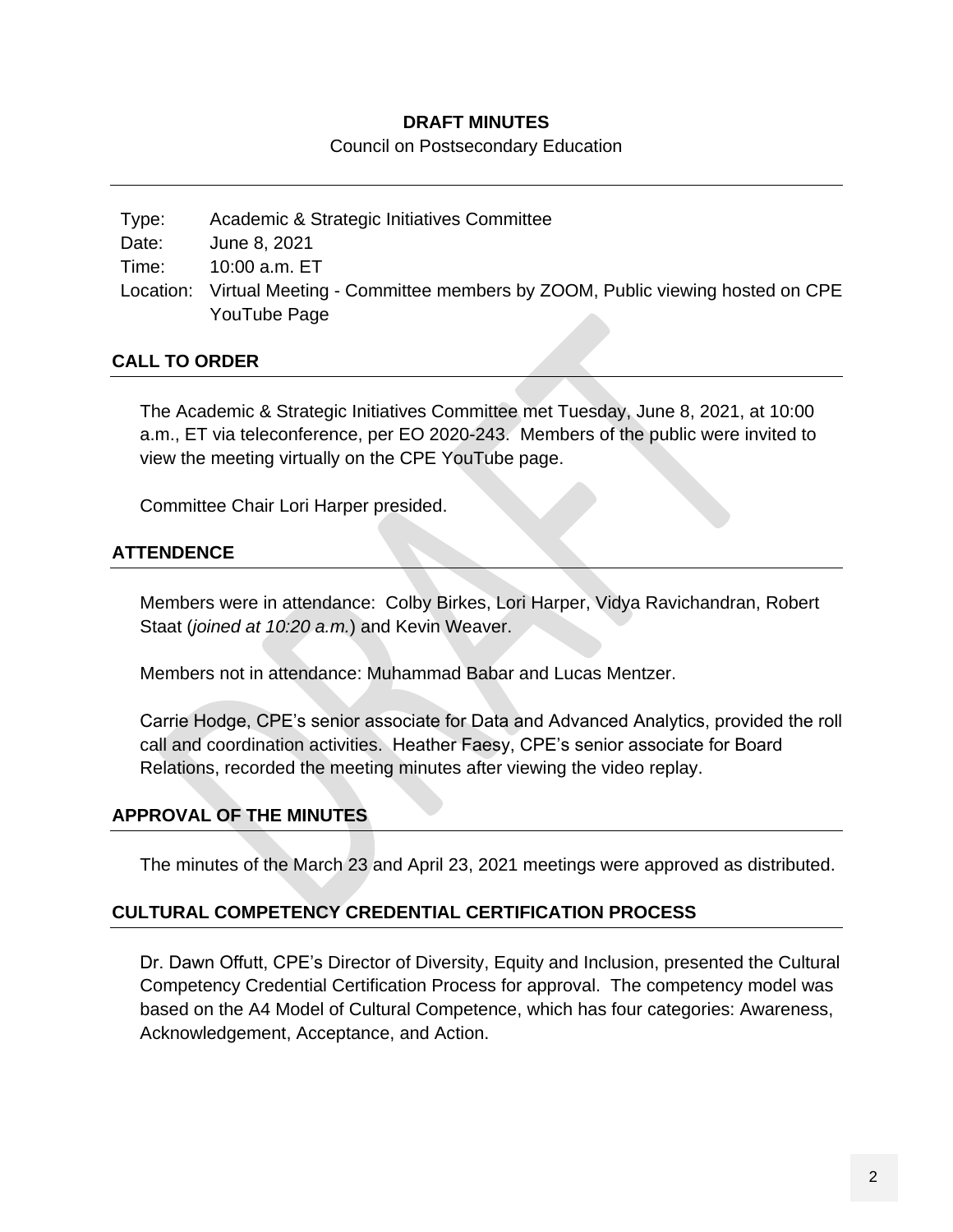MOTION: Mr. Weaver moved the Committee approve the proposed Certification Process, and recommend approval by the Council at its June 25, 2021 meeting. Ms. Ravichandran seconded the motion.

VOTE: The motion passed.

#### **2022-24 ACADEMIC READINESS INDICATORS**

Dr. Amanda Ellis, CPE's Associate Vice President of K-12 Policies and Programs, presented the proposed 2022-24 Academic Readiness Indicators. The proposed indicators included the addition of ACCUPLACER, EdReady, and an unweighted, cumulative GPA of 3.0. CPE staff will continue to analyze data, over the next three years to determine the predictability of each indicator and adjust accordingly.

MOTION: Mr. Weaver moved the Committee approve the proposed 2022-24 Academic Readiness Indicators, and recommend approval by the Council at its June 25, 2021 meeting. Mr. Birkes seconded the motion.

VOTE: The motion passed.

#### **STATEWIDE ACADEMIC PROGRAM REVIEW POLICY**

Dr. Melissa Bell, CPE's Vice President of Academic Affairs and Student Success, presented the revised Statewide Academic Program Review Policy. The proposed process combines the methodology and analytical tools developed by Gray Associates over the last two years with existing institutional processes to continue the focus on institutional mission alignment, unnecessary duplication, and efficiency and integrates a greater emphasis on alignment with the statewide postsecondary strategic agenda.

MOTION: Dr. Staat moved the Committee approve the revised Statewide Academic Program Review Policy, and recommend approval by the Council at its June 25, 2021 meeting. Mr. Weaver seconded the motion.

VOTE: The motion passed.

#### **PROPOSED NEW ACADEMIC PROGRAMS**

Dr. Melissa Bell, CPE's Vice President for Academic Affairs and Student Success presented five proposed new academic programs for review and approval. KRS 164.020 (15) empowers the Council on Postsecondary Education to define and approve the offering of all postsecondary education technical, associate, baccalaureate, graduate,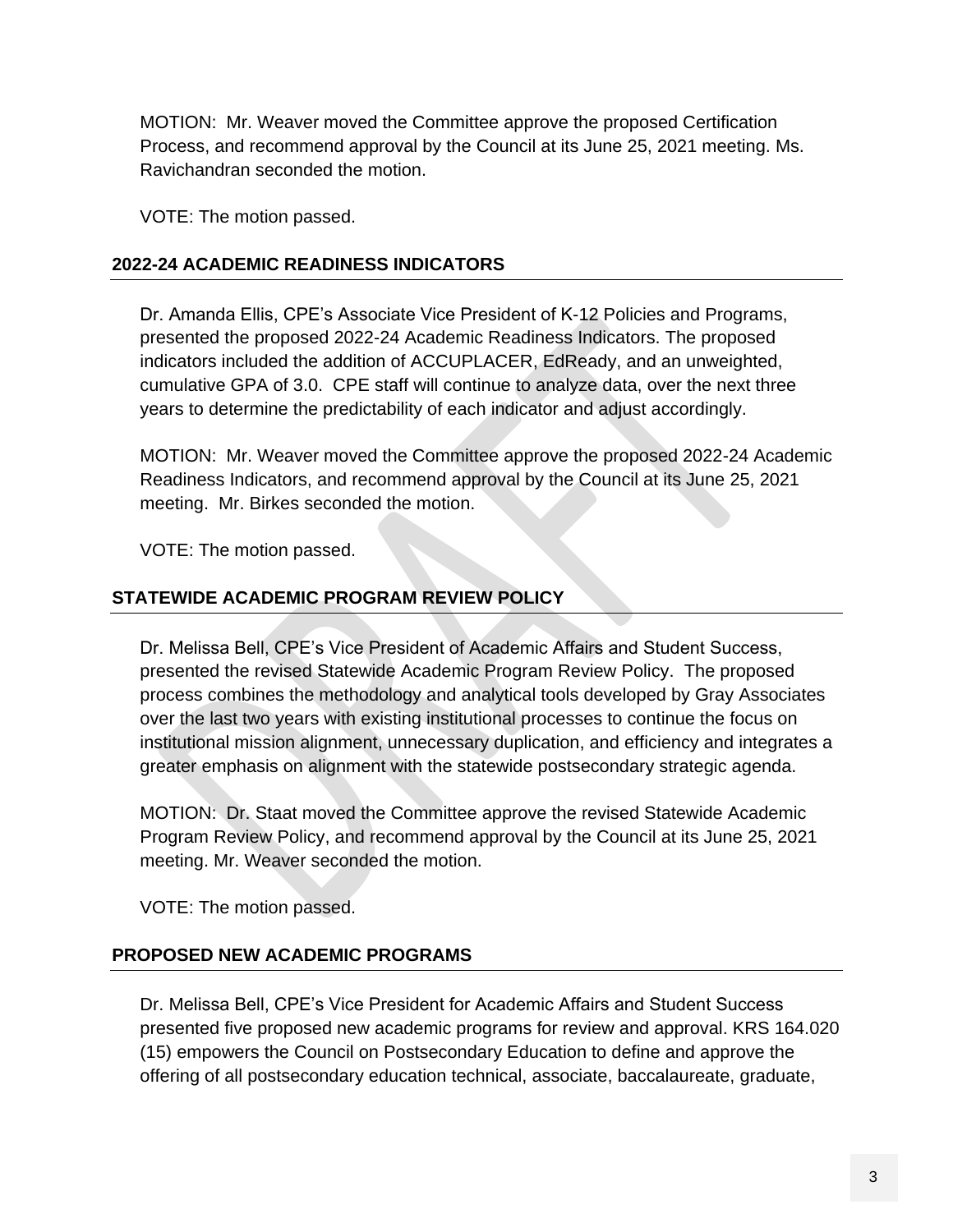and professional degree, certificate, or diploma programs in the public postsecondary education institutions.

Council staff reviewed the following proposed programs and recommended approval.

#### **Northern Kentucky University**

#### Health Administration (M.S.), CIP Code 51.0701

Presented by: David Tataw, Associate Dean, College of Health Professions This 33 credit hour program would replace the current Masters of Science in Health Sciences and would target early and mid-careerists in medical and health services management. It features an integrated curriculum based on core competencies that drive success and aligns with accreditation standards for the Commission on Accreditation of Healthcare Management Education.

MOTION: Dr. Staat moved the Committee approve the proposed program from Northern Kentucky University, and recommend approval by the Council at its June 25, 2021 meeting. Mr. Weaver seconded the motion.

VOTE: The motion passed.

#### **University of Kentucky**

#### Aerospace Engineering (B.S., M.S., and PhD), CIP Code 14.0201

Presented by: Michael Renfro, Department Chair

The proposed BS degree program would provide a rigorous foundation in the fundamental principles of modern aerospace science and engineering. The program's main objective is to prepare its students for aerospace research and development in industry, government, and academia. The 30 credit hour MS program offers a thesis option (intended for full-time students) and a non-thesis option (intended for part-time, employed students). The PhD program is a research degree granted on the basis of demonstrated broad knowledge of aerospace engineering and in-depth study in a specific area leading to a dissertation reflecting original work by the doctoral candidate.

#### Biostatistics (M.S.), CIP Code 26.1102

Presented by: Amanda Ellis, Assistant Professor, Biostatistics This program aims to train students in methodological skills foundational to biostatistics and thus meet the needs of individuals who seek to work in the healthcare, government health agencies, biomedical research, or pharmaceutical industry. Students will benefit from experiential learning opportunities and formal training in the application of descriptive and inferential statistics specific to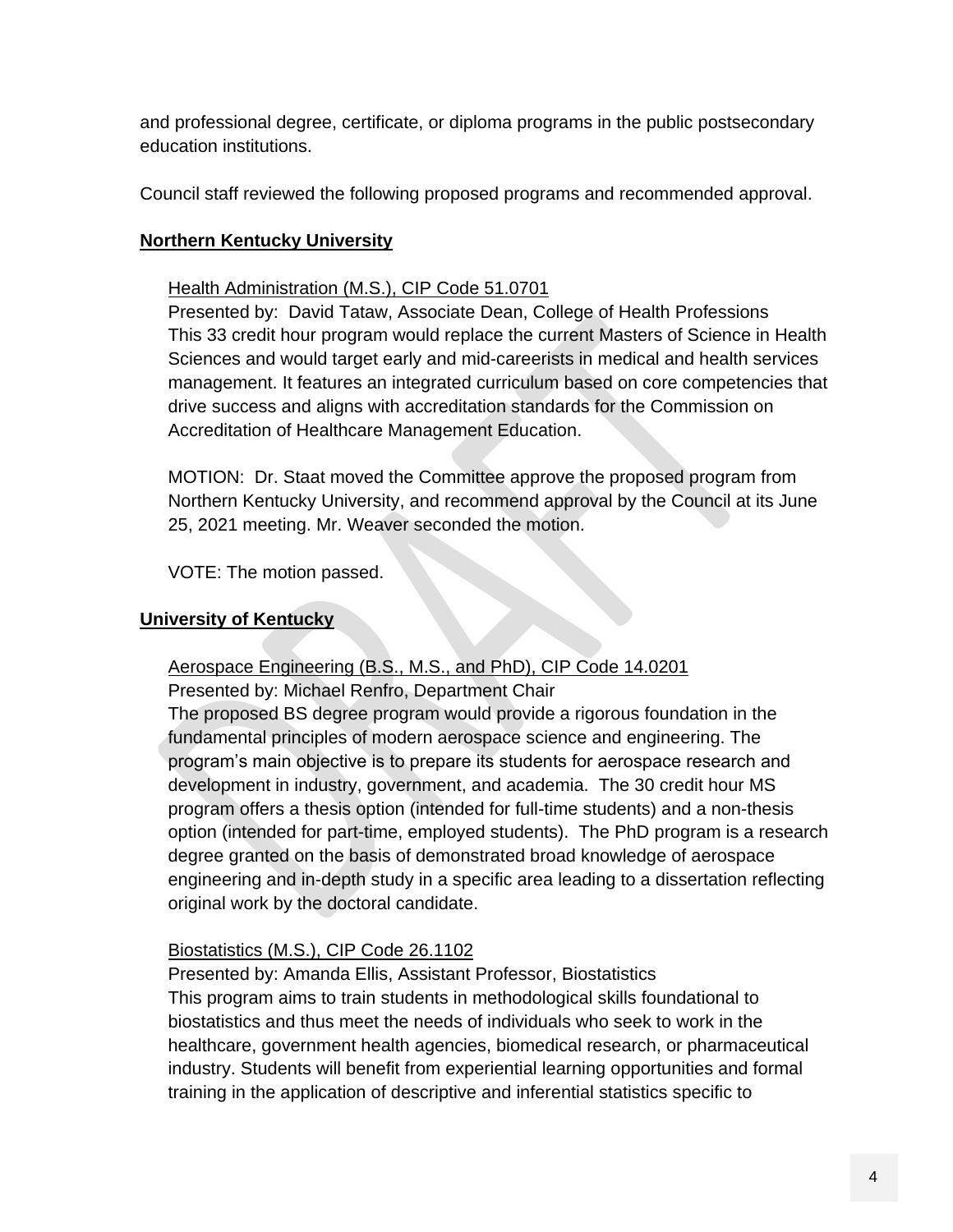biomedical research, clinical and translational studies, and public health and improving the health of populations.

#### Computer Engineering Technology (B.S.), CIP Code 15.1201

Presented by: Nelson Akafuah, Associate Director, Institute of Research for Technology Development

The degree prepares students to succeed in the design, implementation, integration, and support of computer-based and network systems that are critical to the success of enterprises, projects, research and development, and technical goals. It is designed as a feeder-completer program in which students earn an Associate in Applied Science (AAS) in CPT from the Bluegrass Community and Technical College (BCTC) and then a BS in CPT from the University of Kentucky (UK). In this arrangement, the UK will offer only Junior and Senior level coursework.

#### Lean Systems Engineering Technology (B.S.), CIP Code 15.9999

Presented by: Nelson Akafuah, Associate Director, Institute of Research for Technology Development

This program prepares students with advanced skills in continuous improvement processes design to improve efficiency and gives students the skills needed to improve quality output, streamline operations and reduce waste. It focuses on developing lean manufacturing skills of students, training them how to deliver advanced, competitive products that exceed customer expectations and providing them with the ability to deliver the right product to the right place at the right time. The proposed four year BS in LST is designed as a feeder-completer program in which students earn an Associate in Applied Science (AAS) in Integrated Engineering Technology (IET) from the Bluegrass Community and Technical College (BCTC), and then a BS in LST from the University of Kentucky (UK). In this arrangement, the UK will offer only Junior and Senior level coursework. MOTION: Mr. Weaver moved the Committee approve the six proposed programs from the University of Kentucky, and recommend approval of all six by the Council at its June 25, 2021 meeting. Dr. Staat seconded the motion.

VOTE: The motion passed.

#### **University of Louisville**

#### Computer Science (B.A.), CIP Code 11.0701

Presented by: Wei Zhang, Chair, Department of Computer Engineering and Computer Science

This program was developed in response to the existing need for technical jobs throughout Kentucky and trains students to become well-equipped computer scientists but also excel in other areas of studies of interest, allow for careers that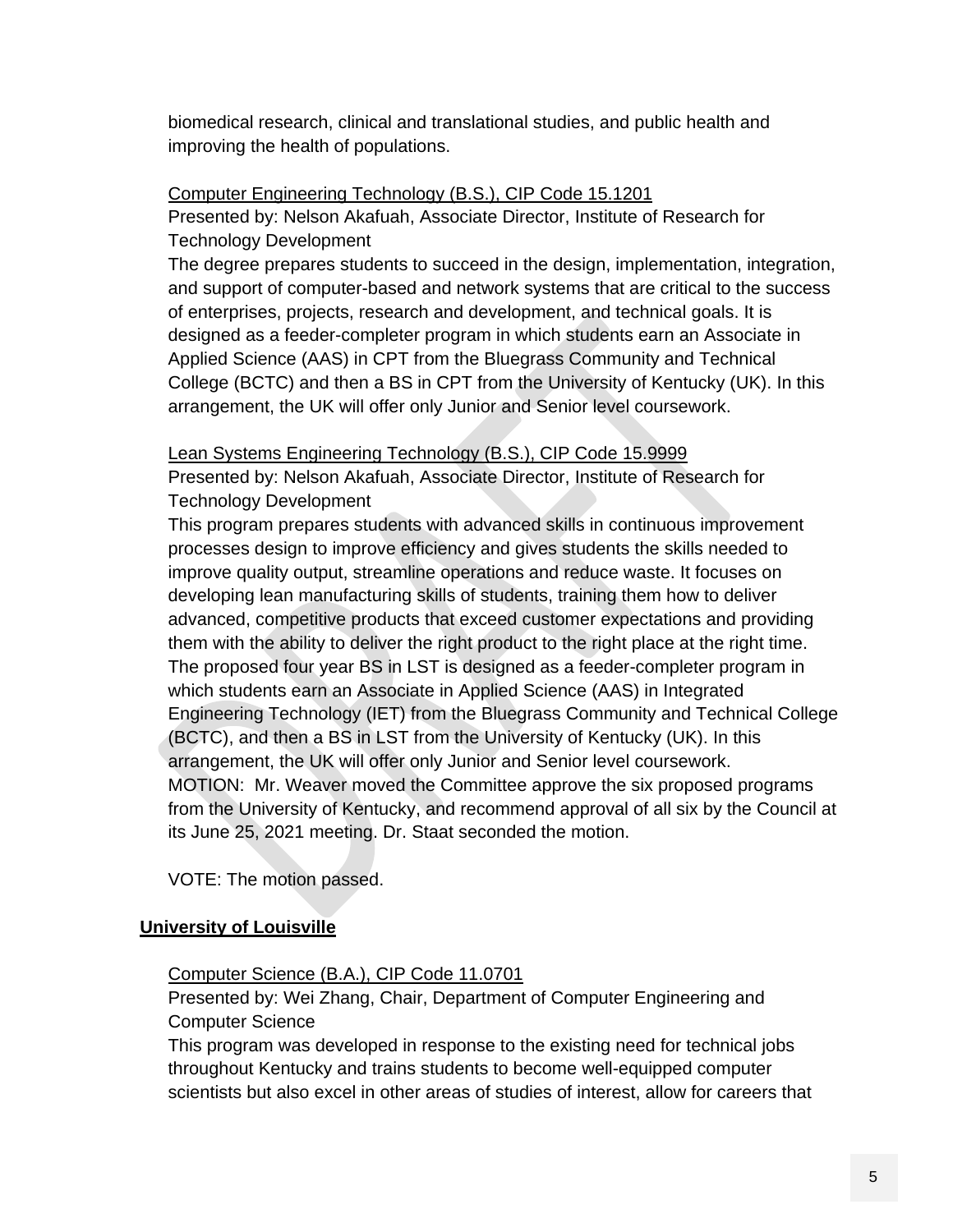demand broad knowledge bases. The program is designed to be eight semesters long with two co-ops (or internships) in between.

#### Doctor of Social Work, CIP Code 44.0701

Presented by: Bibhuti Sar, Professor, Kent School of Social Work This program is a practice doctorate degree is intended to prepare social workers to assume advanced professional roles such as master practitioner, educator, administrator, policy practitioner, or leader in settings where social workers practice. It is designed to educate social workers holding a master's degree with at least two years of post-Master's experience to become future practitioner scholars in teaching and social service leadership. It is a 44-credit hour, 100% fully online degree program taught through synchronous & asynchronous models, with no on-campus residency requirements.

MOTION: Dr. Staat moved the Committee approve the two proposed programs from the University of Louisville, and recommend approval of both by the Council at its June 25, 2021 meeting. Mr. Birkes seconded the motion.

VOTE: The motion passed.

#### **DATA, RESEARCH AND ADVANCED ANALYTIC UNIT UPDATE**

Dr. David Mahan, CPE's Associate Vice President, Data, Research and Advanced Analytics, discussed the newest research brief on income disparities along racial and ethnic lines, and reviewed research that will be released in the coming months.

#### **SUMMER BRIDGE PROGRAM GRANTS**

Dr. Ellis discussed the summer bridge program grants, which were awarded to support the preparation of students for early college success. CPE approved proposals from 21 institutions and as a result \$1.5 million in grant money was distributed to provide support summer opportunities for more than 1,800 high school and first-year college students across the state.

#### **STATEWIDE STRATEGIC AGENDA DEVELOPMENT**

The CPE is directed by KRS 164.020 to develop a statewide strategic agenda for the public postsecondary education system and revise it on a regular cycle.

CPE consulted with the EKU Facilitation Center to conduct an intensive qualitative study as part of the overall environmental scan. Ms. Stefanie Ashley from the EKU Facilitation Center provided an overview of the major findings from the environmental scan.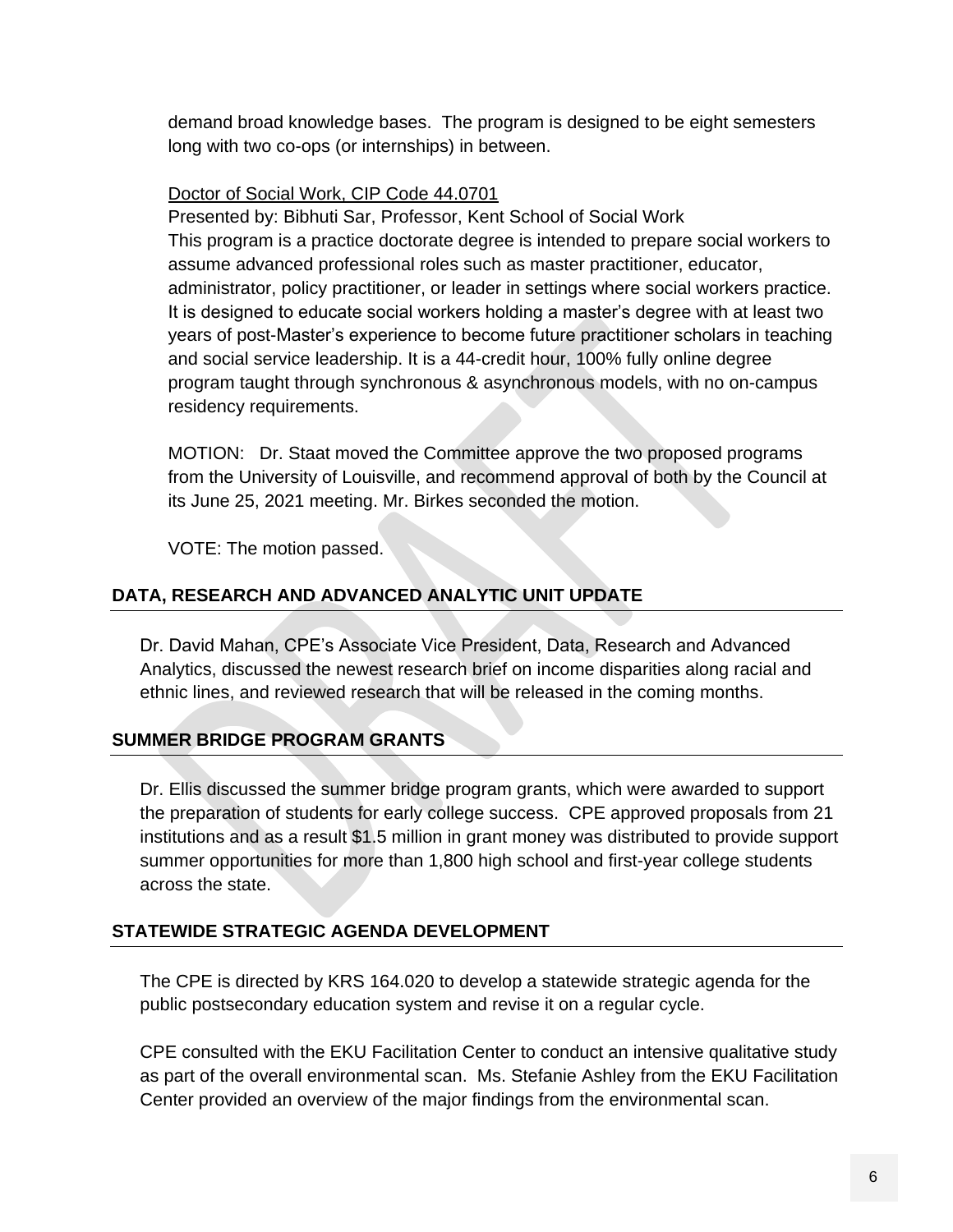Ms. Lee Nimocks, CPE's Vice President and Chief of Staff, also presented draft vision, mission and values statements for review by the Committee, and asked for feedback before the next meeting.

#### **ADJOURNMENT**

The Academic & Strategic Initiatives Committee adjourned at Noon, ET.

*MINUTES REVIEWED AND APPROVED BY THE COMMITTEE: \_\_\_\_\_\_\_\_\_\_\_\_\_*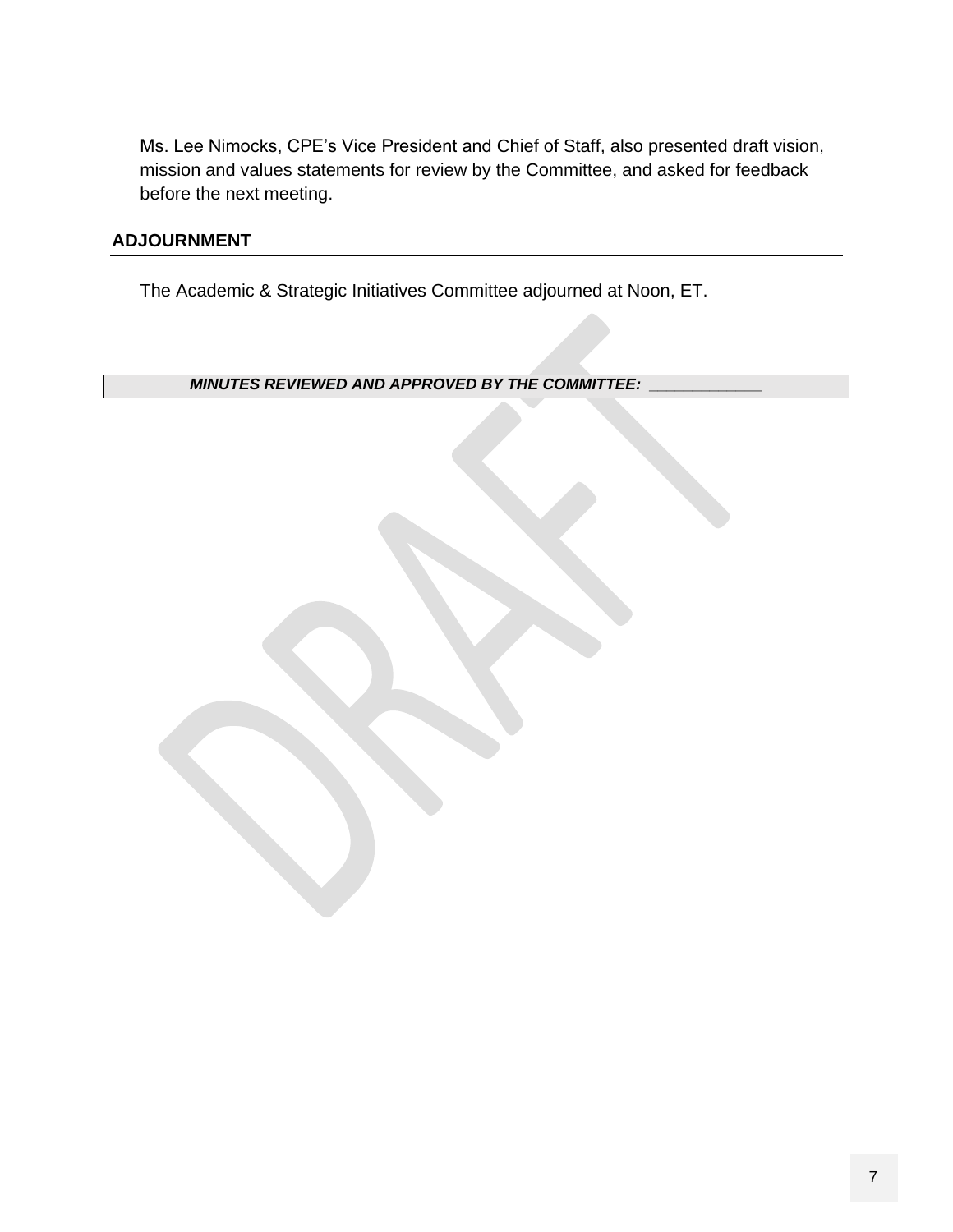### Kentucky Council on Postsecondary Education

2021-2030 Strategic Agenda | Environmental Scan

Qualitative Study | Executive Summary

March – May 2021

Research and reporting conducted by the Facilitation Center at EKU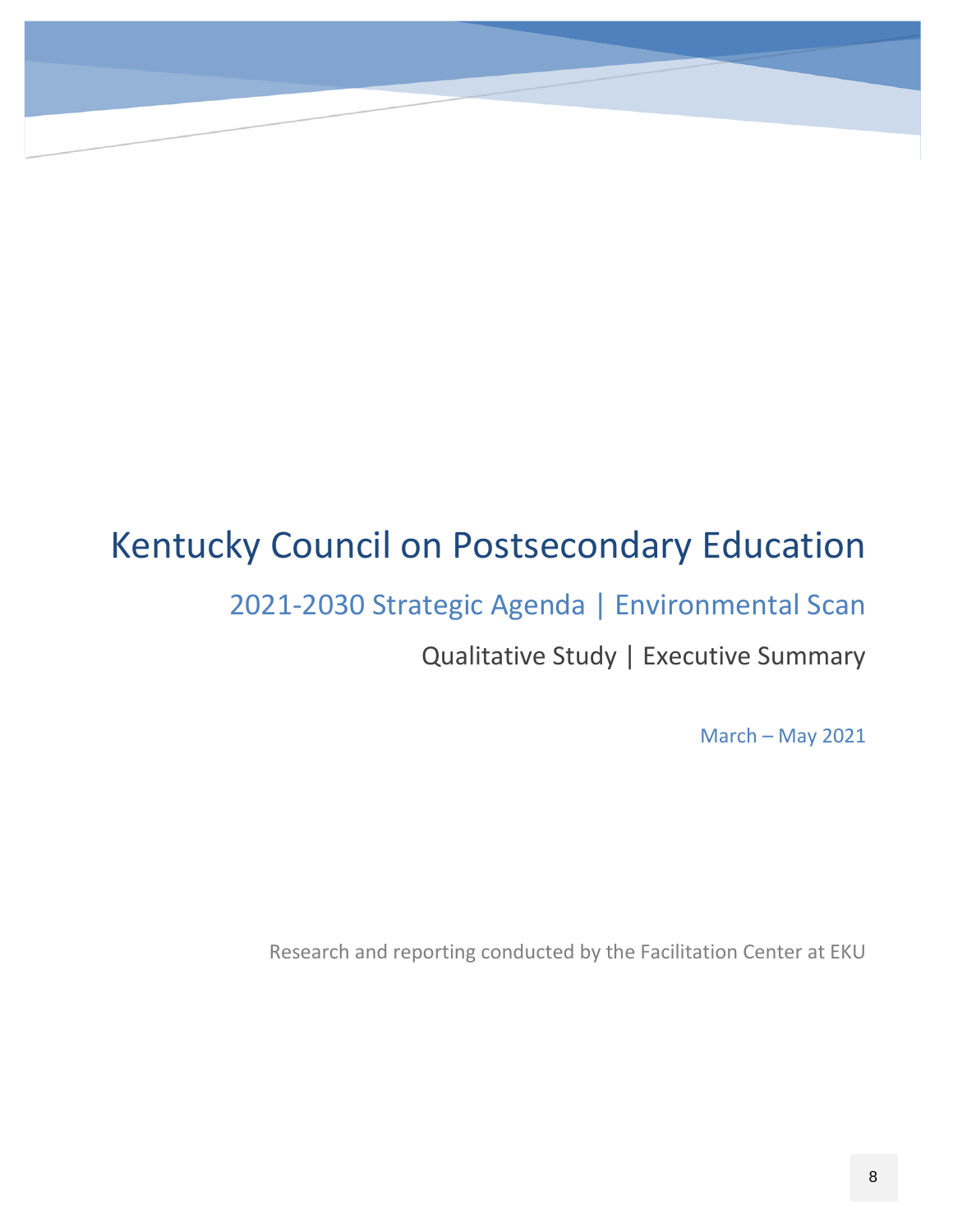### **Background**

In preparation for developing the 2021-2030 Strategic Agenda for higher education in Kentucky, the Council on Postsecondary Education conducted an intensive qualitative study as part of their environmental scan. This included executive interviews with:

- Five (5) of Kentucky's elected and state officials
- Ten (10) of Kentucky's university and college presidents
- Fourteen (14) representatives of national organizations

These interviews were conducted via telephone and online between March 31 and May 17, 2021. The interviews ranged from 20 to 40 minutes and culminated into approximately 12 hours of interviews. Each interviewee was asked a standardized set of questions that were sent in advance of the interview.

In addition, 11 focus groups were conducted between April and May 2021. Nearly 150 people participated in these focus groups, ranging from university faculty, staff, administrators and students to workforce representatives. For some of the focus groups, specific topics were discussed by diverse groups. These topics included:

- College Affordability
- Diversity, Equity, and Inclusion
- Education to Work
- Engaging the Adult Learner
- P-12 Partnerships

In addition, specific groups were convened to reflect on the last strategic agenda and identify focus areas for the 2021-2030 Strategic Agenda. Specific groups included:

- Campus Advisory Committee
- Chief Academic Officers
- Chief Business Officers
- CPE Senior Leadership Team
- Faculty
- Students

A complete list of participants and the executive summaries from the executive interviews can be found in the Appendix. More detailed reports for the executive interviews and focus groups are also available.

9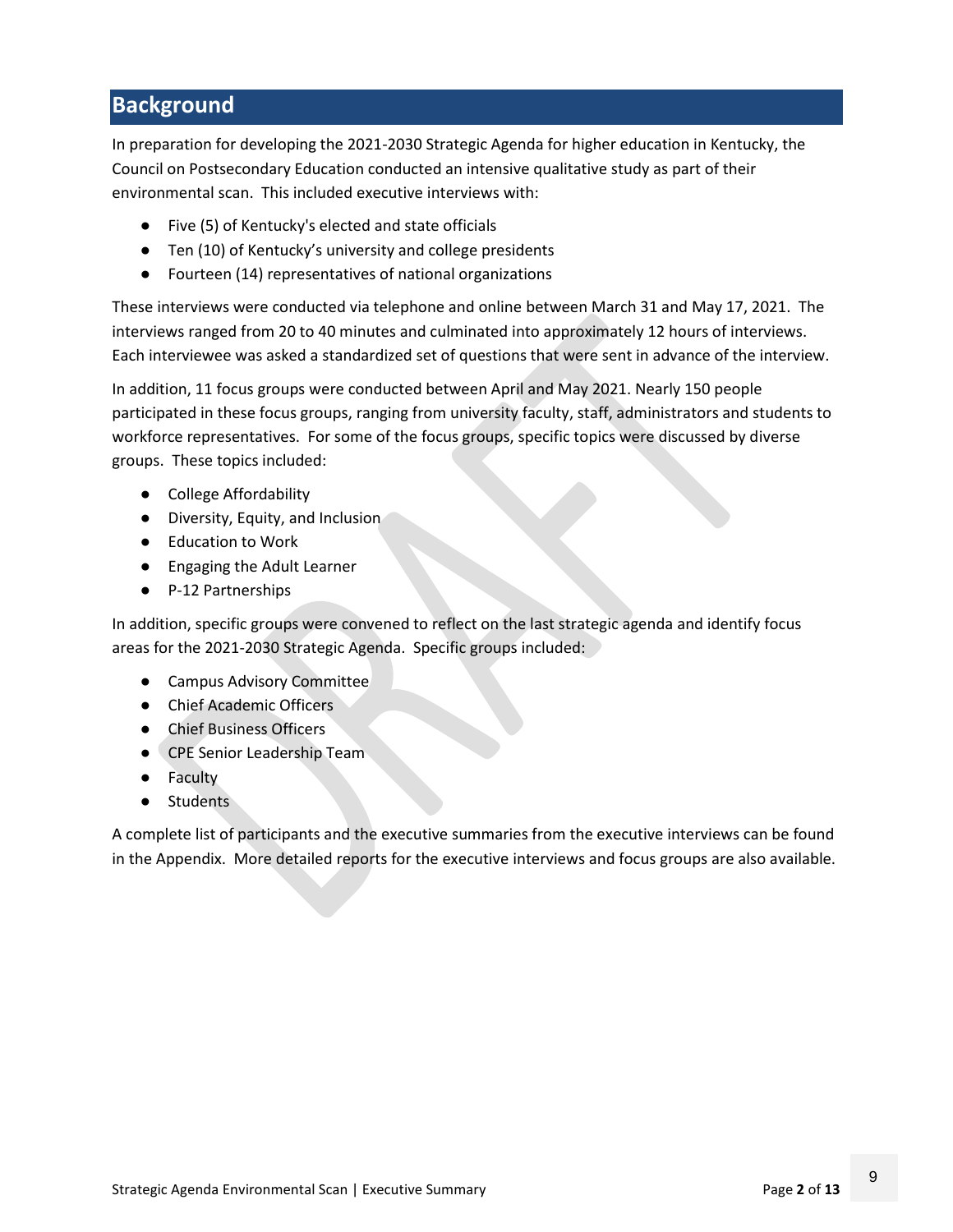### **Executive Summary**

#### **Overarching Themes**

While the questions varied between the groups, there were four overarching themes that emerged from every group.

- 1. It came out in many forms (i.e., affordability, perceived affordability, access, cost, tuition, ancillary costs), but the affordability of higher education was identified as a primary concern from the focus groups and almost every individual interview.
- 2. Kentucky is focused on the right areas for success and those areas are not likely to change between now and 2030. However, Kentucky needs to be more aggressive in targeted areas, especially those areas where evidence-based practices have proven successful (e.g., early enrollment programs).
- 3. Recruitment clearly needs to be a state focus to achieve its goal of 60 percent of Kentuckians with a high-quality degree or credential by 2030. There were three distinctions that emerged from that sentiment that were threaded throughout the focus groups and interviews:
	- i. The importance of reaching students at an earlier age (i.e., before their senior year) to identify postsecondary and financing options.
	- ii. Tied to reaching students earlier, is the point made numerous times that higher education cannot achieve the 60 x 30 goal alone and must strengthen partnerships with P-12.
	- iii. Kentucky will not reach the 60x30 goal without greater recruitment and retention of adult, low-income, and minority students, and the state has not had a lot of success in recruitment of these populations.
- 4. The recent pandemic and social justice movements have shed a bright light on existing inequities within the state and higher education is taking notice. The theme of equity was prevalent throughout many topics of discussions. The inequities identified varied (e.g., racial, income, digital divide), but it is clear there are opportunity inequities both impacting higher education and within higher education that are top of mind for many who were part of these discussions.

#### **Kentucky's 60 x 30 Goal**

There was general agreement the quantifiable goal of 60 percent of Kentuckians with a high-quality degree or credential by 2030 is good for Kentucky and its residents. Some of the national organizations interviewed believed it may be too low or slow (i.e., 80% x 2030 or 60% x 2025), while university and college presidents raised concerns regarding the state's ability to hit the goal, especially given recent enrollment declines, impacts of the pandemic, and decreasing FAFSA completion rates.

One participant articulated what several alluded to regarding the importance of communication and messaging in higher education:

*Attainment is not always the answer to a lot of the problems we are trying to solve. Attainment in what and for what? What does the attainment goal mean? Who are the faces behind attainment? It is not just numbers, but how many lives changed and how? How many opportunities were given, and what were the results of those opportunities (e.g., intergenerational wealth or regions changed)?*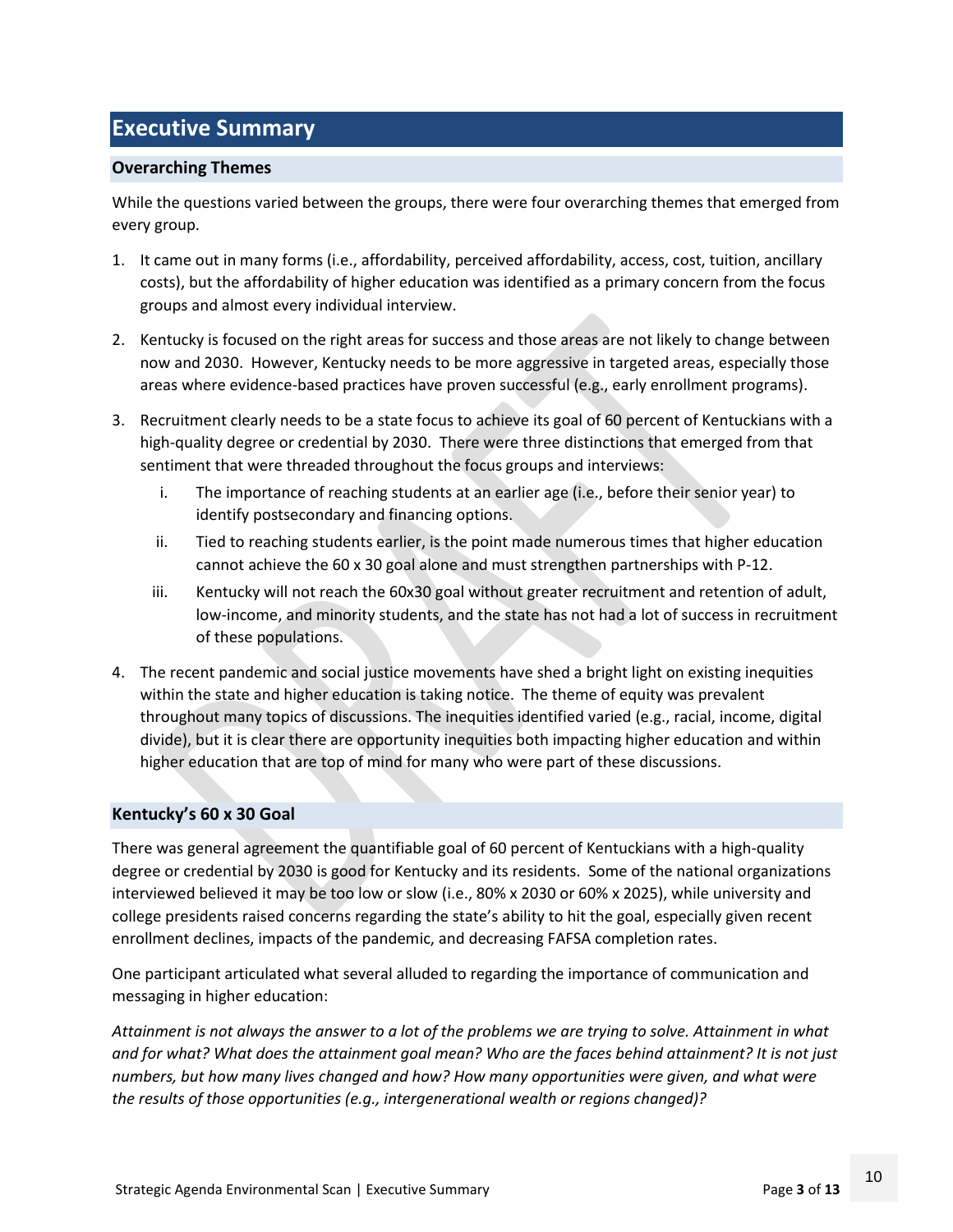#### **Barriers**

The top five barriers to postsecondary education are listed below. Affordability clearly emerged as the greatest barrier to postsecondary education. The additional barriers stood out as the most concerning barriers by the vast majority of participants but are not prioritized. Based on the interviews with the national organizations, these barriers are not unique to Kentucky and are nationwide concerns.

#### **1. Affordability**

- College Readiness
	- o Academic readiness
	- o Lack of belief and encouragement
- Complexities for Adult Learners
- Opportunity Inequities
	- o Digital divide
	- o Diversity, equity, and inclusion
	- o Income inequities
- Persistent questions about the value of higher education

#### **2021 – 2030 Areas of Focus**

Many participants were asked to reflect on the 2016-2020 strategic agenda for postsecondary education. Based on the responses, Kentucky was focused on the right issues for their 2016-2021 agenda and the focus areas have not changed thinking forward to 2030, even with the impact of the COVID-10 pandemic. What has changed is the need to be more aggressive and innovative in how those goals are met.

Many of those interviewed from national organizations also mentioned their concern that with the recent influx of one-time, federal relief money, institutions will be tempted to back fill and go back to pre-pandemic practices and policies. However, several believe the most successful institutions will be those that use those funds for new, innovative approaches.

Six broad areas emerged from the discussions as key focus areas through 2030, each with several subtopics that were highlighted by numerous groups. The topic of diversity, equity, and inclusion could have been a separate focus area however, it was truly interwoven throughout each of the six focus areas and therefore has been presented in that integrated manner.

- Affordability
	- o Broader and deeper awareness of financial aid options
	- o Financial support for ancillary costs (e.g., books, food, housing)
	- $\circ$  Guidance/Support on completing financial aid forms and financial/debt management
	- $\circ$  Institutional balancing act of keeping tuition affordable, while state support declines
	- o Preparation for free two-year college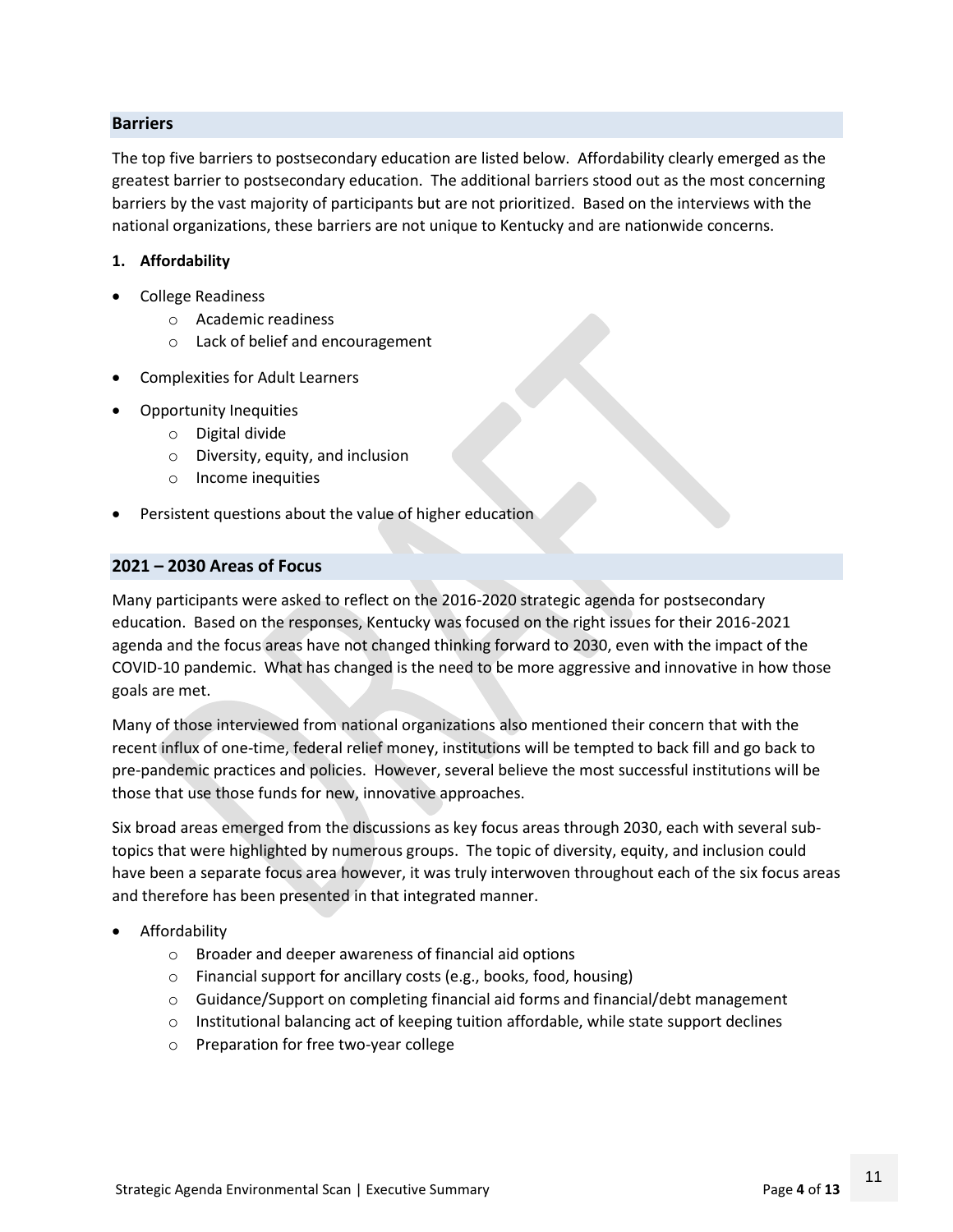- Industry and Workforce Partnerships
	- o Aligning workforce needs and higher education offerings to be prepared for current and future careers
	- $\circ$  Addressing significant workplace trends, especially around technology (e.g., automation artificial intelligence, working remotely)
	- o Balancing the pendulum between technical certificates and four-year degrees
	- o Growing interest and need for on-the-job learning and experience (e.g., internships, apprenticeships) and embedded credentials
- P-12 Partnerships
	- o Academic readiness
	- o Financial access/information
	- o Opportunity inequities
	- o Recruitment
- Recruitment
	- o Adult learners
		- Innovative policies and practices that meet their complex needs
	- $\circ$  Encouraging potential students, when they may not be getting encouragement at home or school
	- o Out-of-state students
	- o Underrepresented, minority students
- Success
	- o A student's return on investment should not be a gamble
	- o Fast funding options
	- o Leveraging technology benefits
	- o Student-centered experiences that support the students being admitted
		- Appreciation and understanding of "working learners" and inequities (i.e., dispelling the belief that if they worked harder, they would achieve)
	- o Wrap-around support services (e.g., mental health, food banks)
- Value of Higher Education
	- o The value of higher education continues to rise
	- o The perceived value of higher education continues to be questioned
		- For low-income and minority students, the question of value has never been in question
	- $\circ$  The value varies depending on the credential, industry and successful completion

#### **Potential Strategies**

After identifying focus areas, participants were asked about successful strategies to address the concerns. A variety of ideas were shared and below is a selection related to the key themes.

#### **Affordability**

• A New York college system has the Accelerated Study in Associate Programs (ASAP), which has been highly effective in getting community college students through to completion more quickly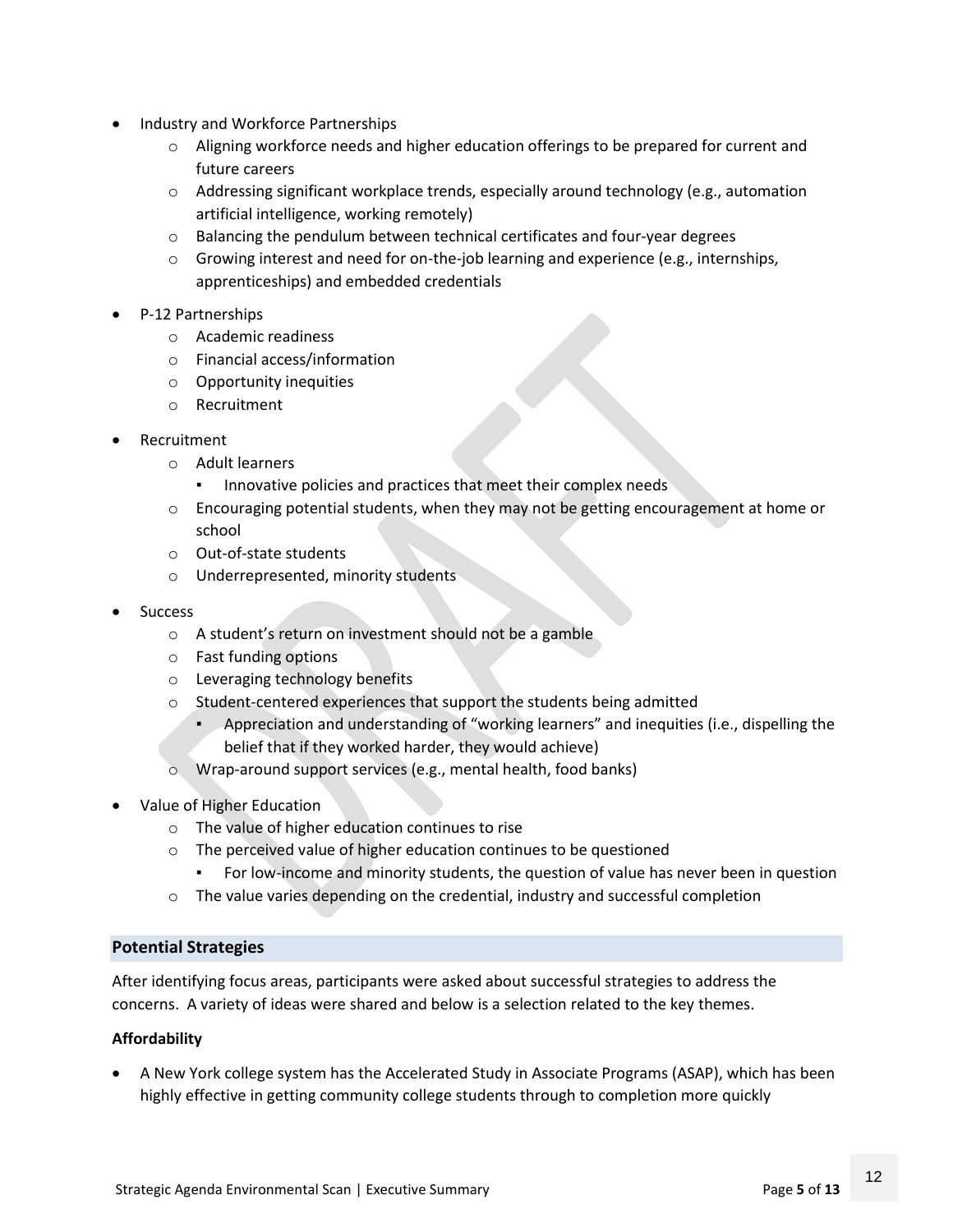- A multi-faceted approach is needed, including policies, CPE and at the institutions
- Assist with connecting students to state benefits (e.g., SNAP)
- Continued encouragement of FAFSA completion and explore ways it can be required
- Greater focus on need-based aid
- Increase fast funding options
- Workforce partnerships (e.g., tuition-match, take class at work)

#### **Diversity, Equity, and Inclusion**

- Diversity, equity and inclusion must be fully integrated into the campuses and not just a checklist. It also has to go beyond that:
	- $\circ$  Issues are larger than cultural competence and courageous conversations need to happen around anti-racism.
	- $\circ$  Transitioning from a culturally competent higher education environment doesn't always match the business or community culture graduates go into.
- Policies and data must be reviewed to ensure practices aren't exacerbating inequity issues (and they should be reviewed by a diverse group). Who is taking advantage of dual credit? Once students of color get to college, do they have the support they need? Do all students of color feel included? Who is using the wrap around services? Curriculum reviews?
- The belief gap is real, in both students and those advising them. Diverse advisers are needed in the high schools and diverse faculty and other supporters are needed at the college level.

#### **Industry and Workforce Partnerships**

- A state position dedicated to aligning opportunities and making workforce connections. Louisiana is an example.
- Adults who choose higher growth/wage industries can get their education paid for in Indiana.
- Align state regions based on economic, workforce and higher education variables (e.g., Region 1 includes x counties and is the same in terms of economic development, workforce development and higher education). Tennessee is an example of this.
- Arizona's strategy around reskilling and recovery, which strategically connects workforce and the community college system
- Embedded certificates, such as Wisconsin's Community and Technical College System
- Identify the right balance of technical certificates and four-year degrees for Kentucky?
- Increase practical, hands-on experiences for students, along with faculty/industry collaboration
- Leverage research capabilities at the university level to support local industries (e.g., technology and automobile manufacturing)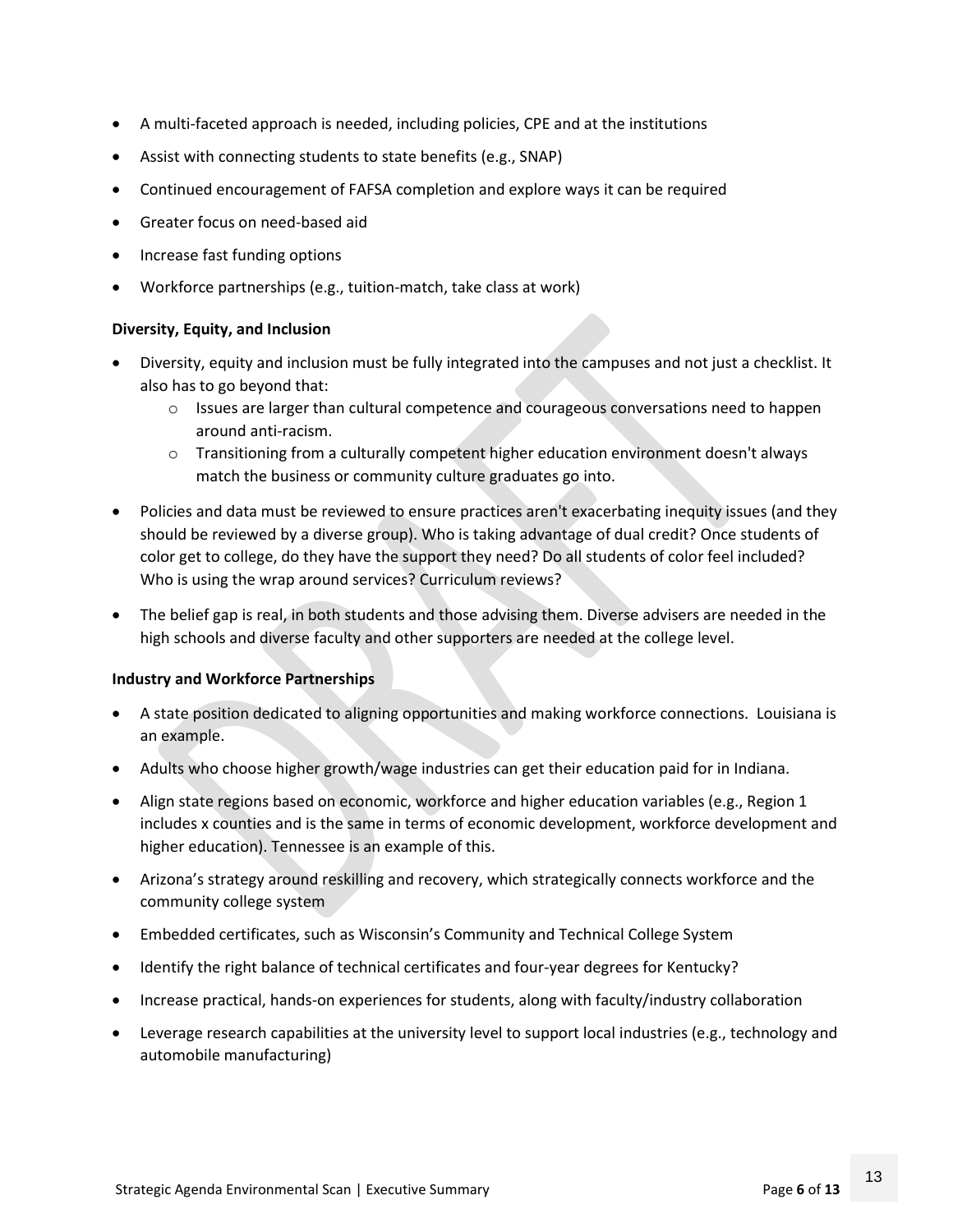- Oklahoma's Promise Scholarship is a good example of an initiative that has kept students employed in their state and is similar to Kentucky's Gear Up, but has financing attached to it.
- Strike a balance between high standards and expectations and increasing accessibility
- Using direct research, Indiana makes the connection between majors and workforce outcomes in their states. They develop a report showing the students who come out of a program, what they do in the job market in their state, and what they make.

#### **P-12 Partnerships**

- Expanded, equitable, early college enrollment programs
- Friction free career pathways
- Leverage the Every Student Succeeds Act that includes report cards for high schools and opt in for college-going and completion rates.

#### **Recruitment**

- Holistic changes to be more amenable to adult learners
- Increase focus on recruiting low income and minority students.
- Indiana's You Can Go Back initiative, which is one portal aligned across institutions to let adult learners know what is available to them
- Statewide recruitment efforts, especially for adult learners and out-of-state students
- Streamline credit for prior learning for adults, including workplace and military experience
- The messenger matters (e.g., messages are more powerful coming from people the potential students know and respect, or people that look like them or had similar experiences)
- Try it before you buy it options for adult learners (i.e., they don't have a Dual Credit option)

#### **Success**

- Audit policies to find those not designed for today and are inadvertently making racial inequities worse
	- $\circ$  Explore policies and practices to ensure students of color get into pathways that lead to high-wage work
- Explore co-requisite models of developmental education, so students can go directly into credit bearing courses and more quickly begin courses of interest to them
- Streamline the processes and acceptance for transfer credits; Articulation agreements that are robust in practice, not just theory
- Tennessee's High Impact Practices Taxonomy Project, which codes experiences with evidence-based practices across the state
- The advising and mentoring strategies incorporated with the Tennessee Promise program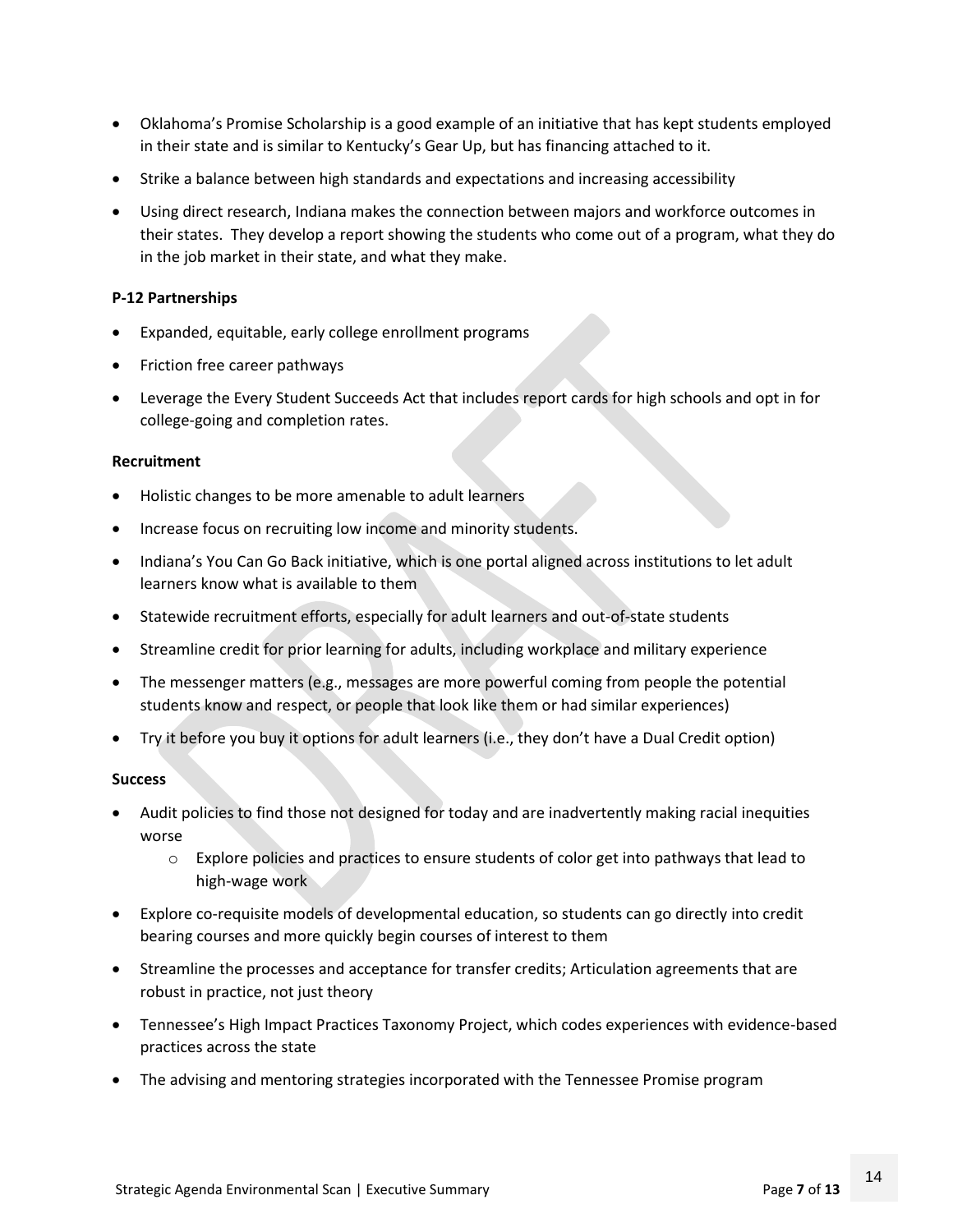#### **Value of Higher Education**

- Consumers most value programs of student connected directly to a career.
- Highlight what the pandemic exposed regarding value, which was those with a bachelor's degree had more resiliency through the pandemic and those with even some postsecondary education were better off than those without.
- North Carolina has done a good job of getting everyone to coalesce around the value and importance of higher education. It's not just one sector carrying the baton, but a state initiative with involvement from the legislature, government and private/public institutions.
- Stackable credentials
- Work towards depoliticizing higher education

#### **Metrics**

Some interviewees and focus groups were asked about metrics the state uses for success. There were four potential metrics identified as missing.

- Adult learners
- Clear, defined metric around affordability (e.g., top line tuition in relation to regional per capita income)
- **Innovation**
- Under-prepared students

#### **The Role of a Coordinating Body**

Some interviewees were asked about strategies of other coordinating bodies and the topic organically emerged in other interviews. It was clear that Kentucky is a national leader, especially as it relates to data and data infrastructure, as well as, the leadership of Dr. Aaron Thompson and the CPE team. Common themes identified for the role of a coordinating body included:

- Celebrate and promote innovation, including hosting Think Tanks for relevant and challenging topics (e.g., If higher education is facing an enrollment cliff, what does that look like when it's played out to the workforce? How can higher education diversify funding? How can we reliably ensure students have no/limited interruption of learning in the future?)
- Convener: Pulling together the state to sing from the same song book (e.g., higher education, chambers of commerce, employers, pastors)
- Coordinated messaging that college is affordable and how you do it
- Develop collaborative, streamlined approaches, so the universities can be more nimble (e.g., reporting)
	- $\circ$  Centralized place for adult/out-of-state students to explore their options, programs and how to pay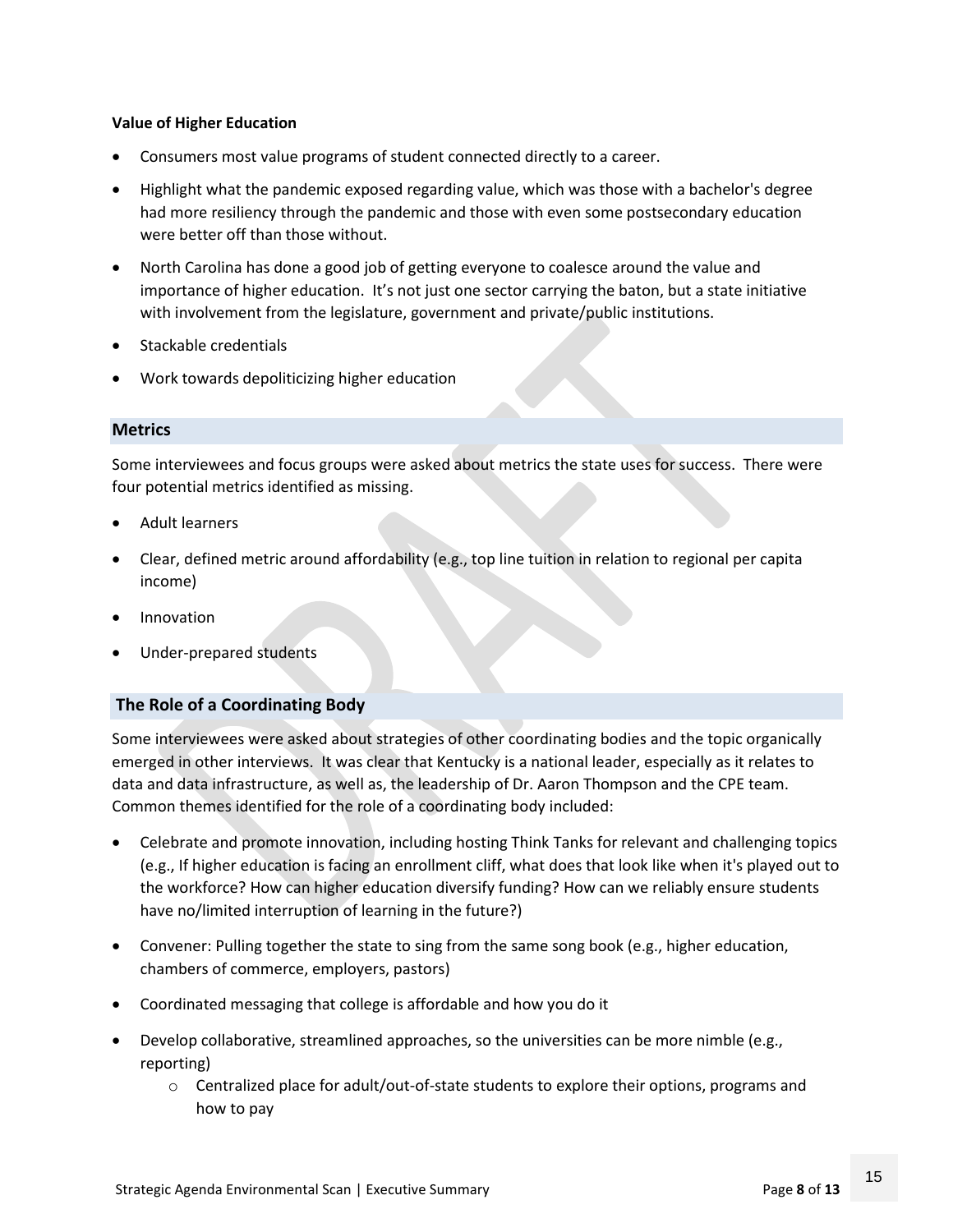### **Appendix: Executive Interview Summaries**

#### **Elected Officials**

#### **The Value of Higher Education**

There was unanimous agreement by those interviewed that higher education is valuable to Kentucky and its residents. For residents, the specific values mentioned were increased wages and improved quality of life. The value to the state is as a workforce development tool, by providing a better workforce for business and industry.

The value of higher education is shifting. One change identified is the value shifting away from four-year degrees to technical training and certificates. Within four-year colleges and universities, two distinct value shifts also emerged. The first is greater value in the STEM fields and the second is about employability of the current workforce. Employability includes positioning the workforce so technological advances won't replace them and retraining for second careers.

Ways to enhance the actual or perceived value of higher education centered around reaching the audiences earlier, from students to legislators. For students, it was reaching out to them early in high school (i.e., freshman, sophomore) with better career education and continually reinforcing their opportunities through encouragement (that they may not be getting at home) and from local leaders with lived experiences of how higher education improved their lives. For legislators, it was reaching out to new members with demonstrated returns and benefits of higher education.

#### **Barriers**

Participants identified two barriers: 1) cost and 2) lack of preparation. Cost includes tuition, lack of understanding the financial options and navigating the financial aid systems, and ancillary costs (e.g., childcare). The lack of preparation diverged into several points, including literacy rates and lack of encouragement from schools and families.

#### **Supporting Kentucky's Goals**

Better alignment is needed between higher education and industry for Kentucky to have a properly trained, healthy workforce for the jobs of today and in the future. It was mentioned that for future jobs, particularly related to technology, a greater focus was needed on university research. One participant also noted striking a balance between high standards and expectations and increasing equitable accessibility (e.g., affordability).

#### **Pandemic**

A positive impact of the pandemic was learning how to deliver educational services remotely and asynchronously. This leveraging of technology was not just in higher education, but in every industry, which fast-tracked automation. One area where Kentucky will see this impact is in auto manufacturing and it will be critical for the workforce, and those educating the workforce, to keep pace.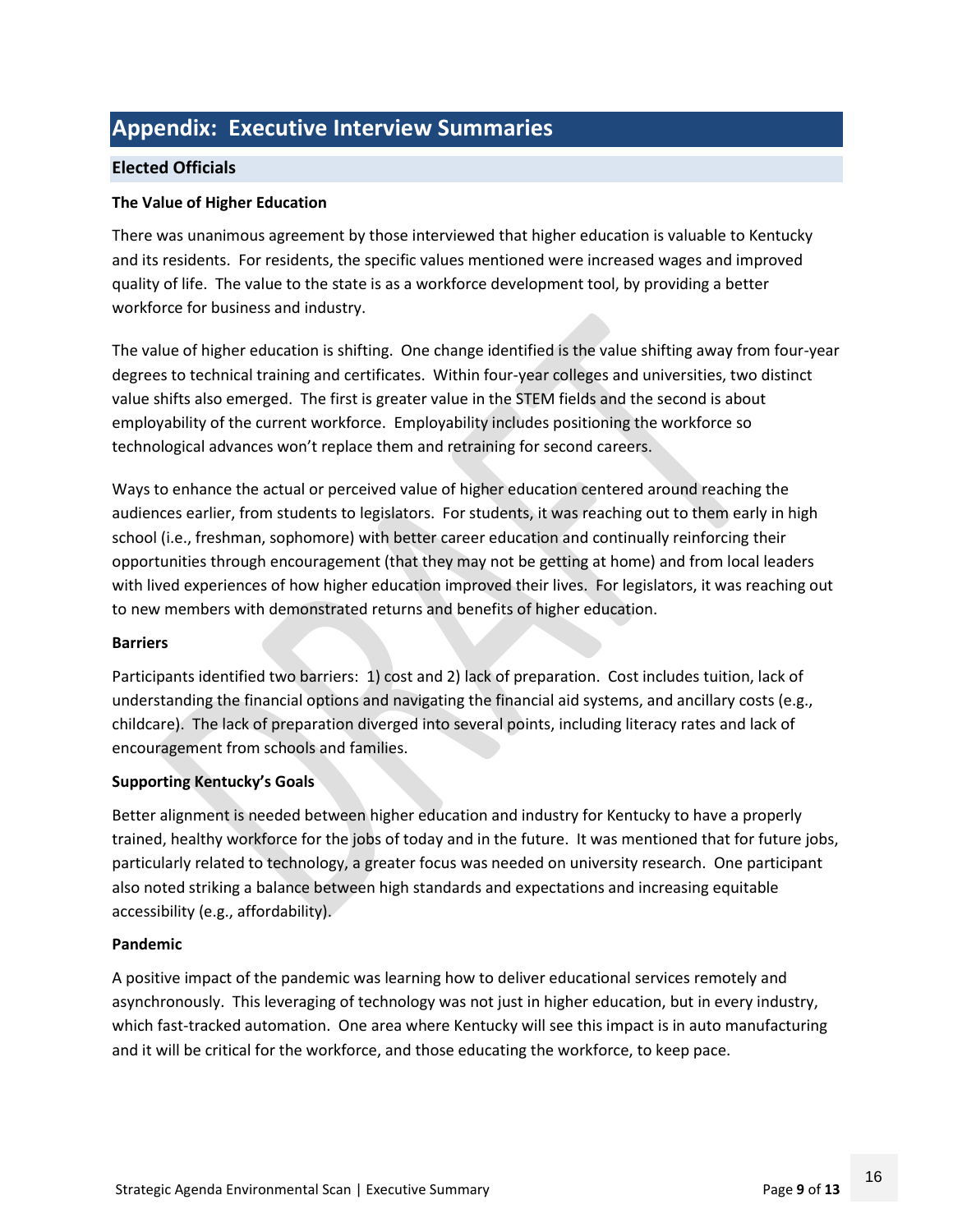#### **National Organizations**

More than half of the respondents identified trends in the following four areas.

**Affordability:** The growing cost of higher education was identified as concerning, but respondents also included potential solutions, such as alternative financing mechanisms, potential comprehensive financial aid reform and free tuition at two-year institutions.

**Aligning Workforce Needs and Higher Education Offerings:** Defining and aligning the current and future workforce needs with what is offered from postsecondary institutions, including credentials. This includes stackable and short-term credentials once thought of as only offered by technical colleges or the workforce development arms of four-year institutions. Balancing the pendulum between technical certificates and four-year degrees is also going to be critical.

**Alternative Providers and External Involvement:** Shift the focus of online platforms and industry giants (e.g., Amazon) as competitors to potential partners. Identify those that are providing quality education and explore potential partnerships, hybrids, or how those credentials can be counted towards a degree.

**Diversity, Equity and Inclusion:** Important conversations have been occurring around diversity and equity, which has brought racial inequities in higher education to the forefront. Some gains were made with students of color, but the pandemic was a big setback for this population; their decrease in enrollment was greater than other students. Equity concerns also exist with the focus on skill-based certificates and two-year degrees as people of color are encouraged in that direction.

The majority of respondents believe the value of higher education continues to increase, but conversely, public erosion of confidence also continues to increase, leading to a decrease in perceived value. Additionally, the value varies, based on the credential, the industry, and successful completion, as well as, your race and income levels.

Almost every person interviewed mentioned affordability or the perceived affordability as one of the greatest barriers. Complexities for adult learners was the second most highly mentioned barrier.

A wide variety of successful initiatives were identified, with the most centering around alignment with the workforce, equity, leveraging data and student success.

Kentucky is focused on the right issues but will need to be aggressive to meet their goals. Additionally, Kentucky is a national leader in two regards: 1) their data and data infrastructure and 2) the leadership of Dr. Thompson and the CPE team.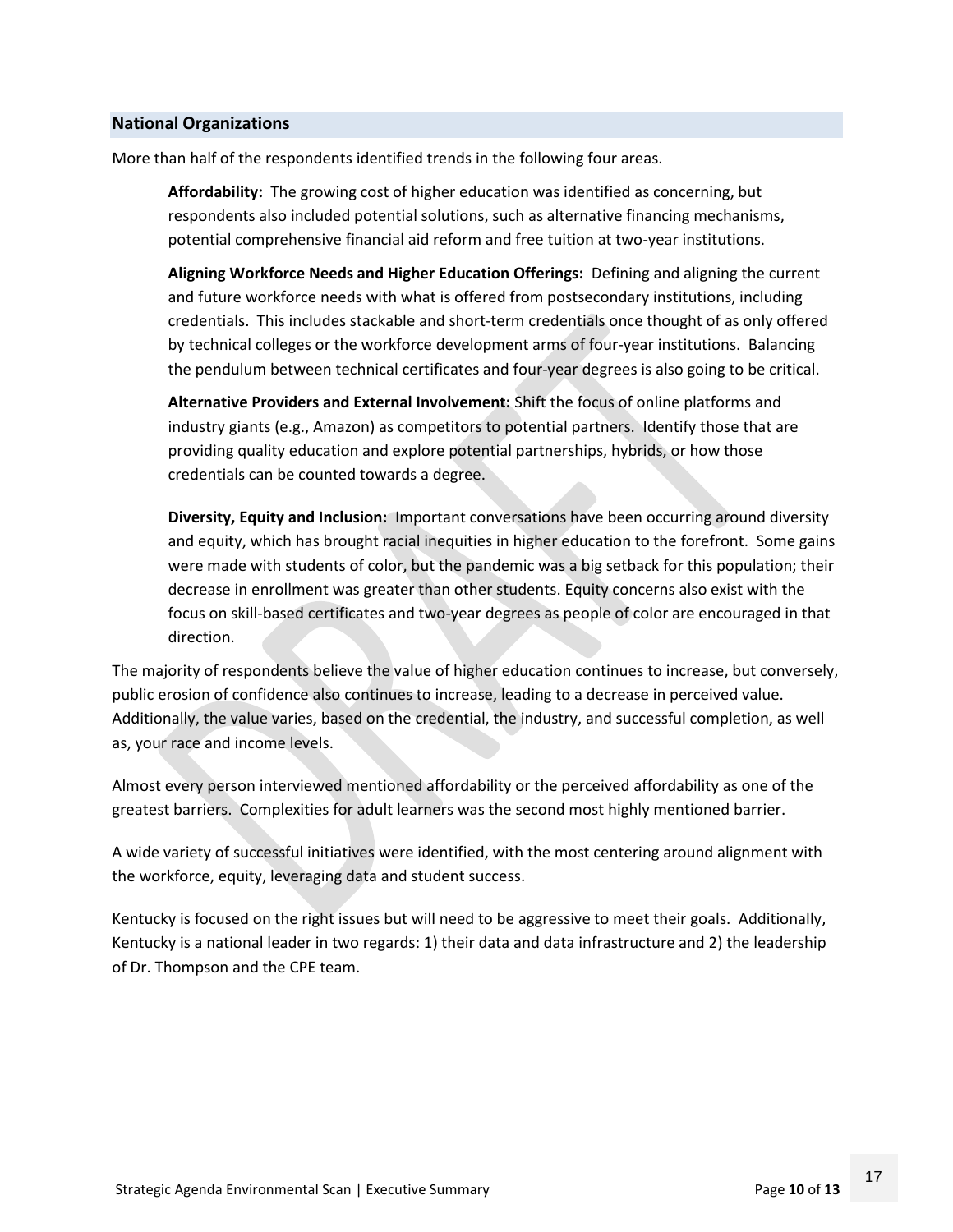#### **University and College Presidents**

There was unanimous agreement by the Presidents that the 2016-2021 strategic agenda met the needs of Kentucky and higher education.

No priorities were identified as missing, but nine topics were identified as needing more focus/detail or were unsuccessful. The topics mentioned most frequently were: 1) P-12 Partnerships, 2) Adult Learners, 3) Transfers, and 4) Underserved Populations.

In addition, several suggestions were made to improve the agenda, which primarily included refining the number of strategies and more clearly defining responsibilities between CPE and the institutions.

Broadly, the Strategic Agenda aligned with campus plans, and there were no areas of misalignment identified. Some presidents noted: 1) prioritizing may be different at the campus level, 2) not all aspects fully applied to them, and 3) how they achieve the goals and objectives may be different.

The group identified ten metrics that need to be revisited, including diversity, which was identified by two presidents and two missing metrics, innovation, and underprepared students. Several presidents also commented on performance-based funding and the need to do a collaborative review with the institutions.

Broad categories emerged as areas of focus in the next Strategic Agenda, and the top four areas were: 1) Affordability/Financial Access, 2) Recruitment, 3) Collaborative, Streamlined Approach, and 4) Technology.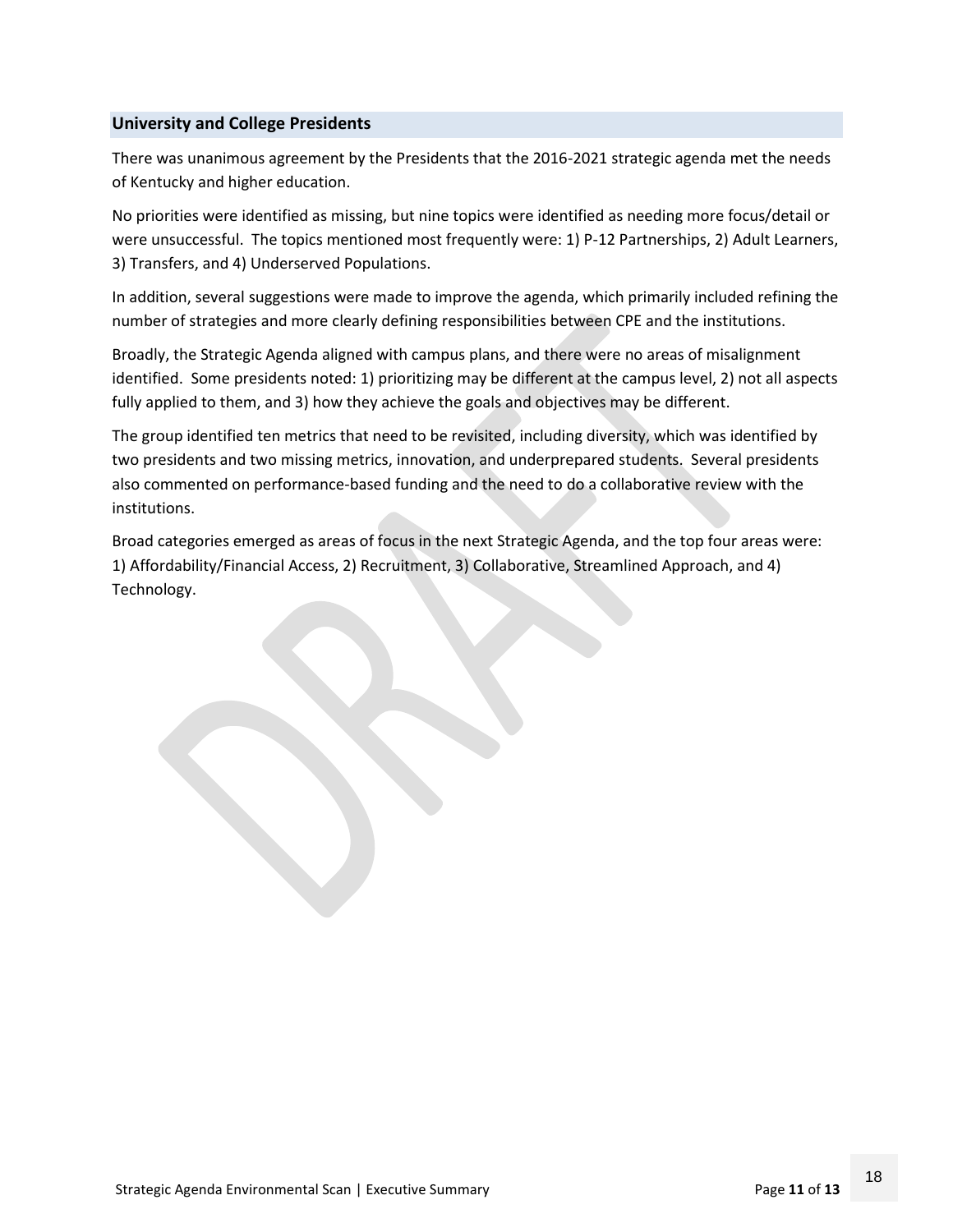### **Appendix: Participants**

#### **Executive Interviews**

#### **Elected and State Officials**

**Jacqueline Coleman** Lieutenant Governor

**Jason Glass** Commissioner of Education

**Regina Huff** Representative

#### **National Organizations**

**Jeremy Anderson** Education Commission of the States

**Rob Anderson** State Higher Education Executive Officers Association

**Thomas Brock** Community College Research Center

**Alex Chough** National Council for Community and Education Partnerships

**Michael Collins** Jobs for the Future

**Kim Cook** National College Attainment Network

**Matt Gandal** Education Strategy Group

#### **University and College Presidents**

**Neeli Bendapudi** President | University of Louisville

**Christopher Brown** President | Kentucky State University

**Tim Caboni** President | Western Kentucky University

**Eli Capilouto** President | University of Kentucky

**Paul Czarapata** Interim President | Kentucky College & Technical System

**Robert Stivers** Senate President

**James Tipton** Representative

**Debra Humphreys** Lumina Foundation

**Rebecca Martin** National Association of System Heads

**Stephen Pruitt** Southern Regional Education Board

**Yolanda Watson Spiva** Complete College America

**Henry Stoever** Association for Governing Boards

**Belle Wheelan** Southern Association of Colleges and Schools

**Amanda Winters** National Governors Association

**Robert Jackson** President | Murray State University

**David McFaddin** President | Eastern Kentucky University

**Jay Morgan** President | Morehead State University

**OJ Oleka** President | Association of Independent Kentucky Colleges and Universities

**Ashish Vaidya** President | Northern Kentucky University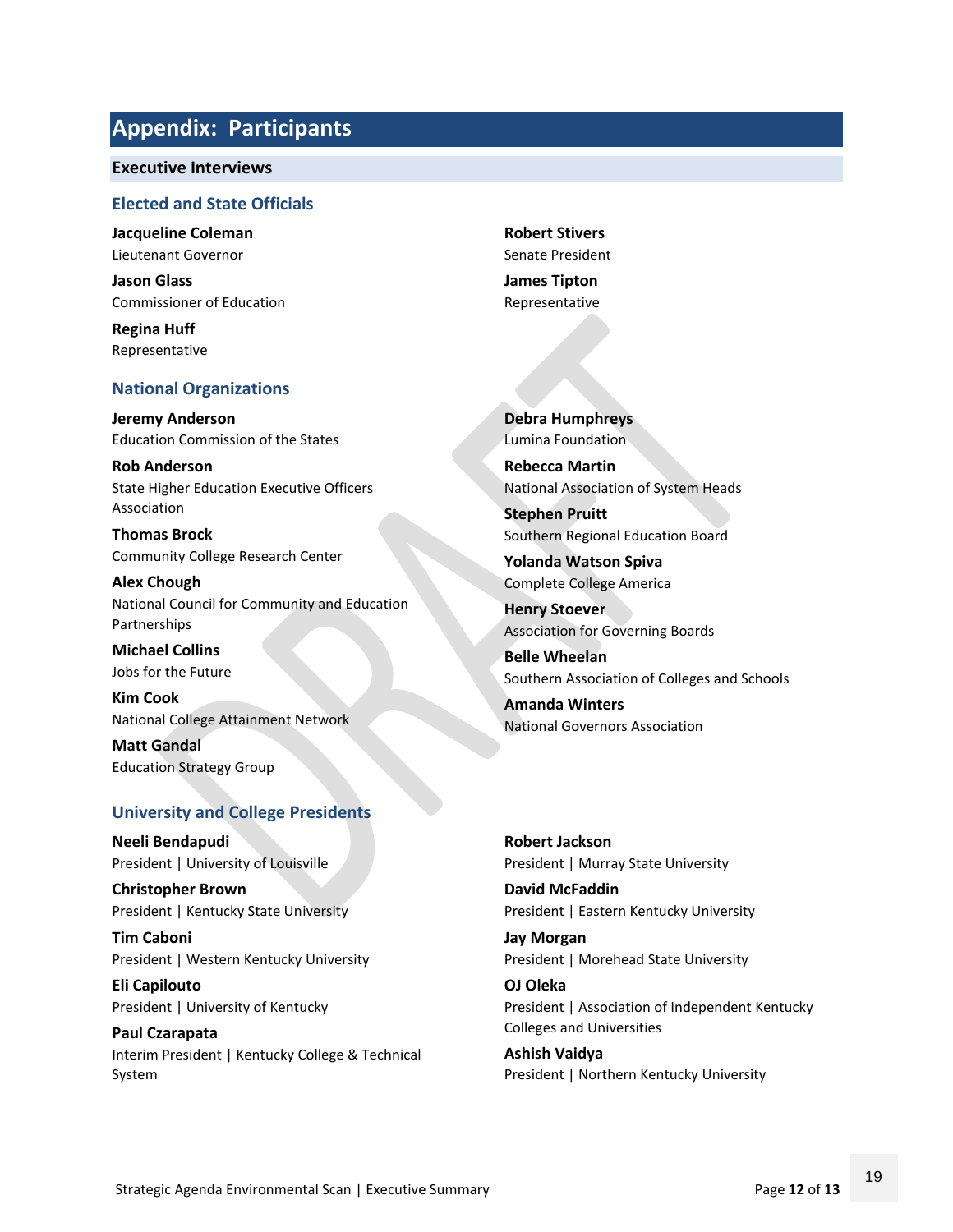#### **Focus Groups**

Rosz Akins Sarah Ancel Courtney Andrews Deborah Aparicio Elizabeth Baker LaShawn Barber Maria Bella Matt Bergman Matt Berry Colby Birkes Angela Black Brigitte Blom Ramsey Bruce Brooks Bruce Brooks Rochelle Brown Bonita Brown Leslie Brown Leslie Brown Ilona Burdette Eddie Campbell David Carpenter Priya Chandrashekhar Penny Christian Doug Cleary Roger Cleveland Buddy Combs Sara Conwell Scott Cook Laurie Couch Lisa Cox Alicia Crouch Tonya Crum Paul Czarapata Cody Davidson Beth Davisson Kim Dolan

Kim Drummond Kim Drummond Jackie Dudley Cami Duffy Mason Dyer Larry Ferguson Wayne Fielder Wayne Fielder Renee Fister Mary Fister-Tucker Jim Flynn Wendell Followell Tim Forde Jennifer Fraker Jennifer Fraker Kristina Gamble Victoria Garcia Natalie Gibson Jessica Gibson Amy Glasscock Bob Goldstein Lori Gonzalez Rick Graycerek Ryan Green Mary Gwen Wheeler Amanda Hale Rob Hale Mike Hales Robert Hayes Tuesdi Helbig Larry Holloway David Horseman David Horseman Gene Hutchins Ashley Ireland Tiffany Jackson

Chris Jensen Felecia Johnson Faye Jones Logan Justice Shauna King-Simms Jaqueline Korengal Dallas Kratzer Brendan LeHane Mel Letteer Sarah Levy Teresa Lindgren John Lyons Michael Marshall Tom Martin Stephanie Mayberry Haley McCoy Shaun McKiernan Shaun McKiernan Shannon Means Eyouel Mekonnen Luke Mentzer LaKisha Miller Bethany Miller Shambra Mulder Ebony Muldrow Travis Muncie Travis Muncie Abdou Ndoye Amy Neal Laura Negron Aaron Nethery Don Offutt Dawn Offutt Dawn Offutt Perry Papka Sue Patrick

Darryl Peal Robert Pervine Jerry Pogatshnik Kristi Putnam Missy Ross Lisa Rudzinski Greg Russell Amy Samples Jenny Sawyer Beverly Schneller Beverly Schneller Scott Secamiglio Robert Staat Cheryl Stevens Abigail Stewart Bridgett Strickler Ella Strong Jen Timmerman Tim Todd Janna Vice Reneau Waggoner Annie Weber Gregory Wieland Jennifer Wies Emily Wiley Beth Willey Kris Williams Kris Williams Ralph Wolff Lu Young Noah Young Melissa Young Melissa Young Sara Ziegler

### Stefanie Ashley & Sarah Gilbert

**Interviewers/Facilitators**

Facilitation Center at Eastern Kentucky University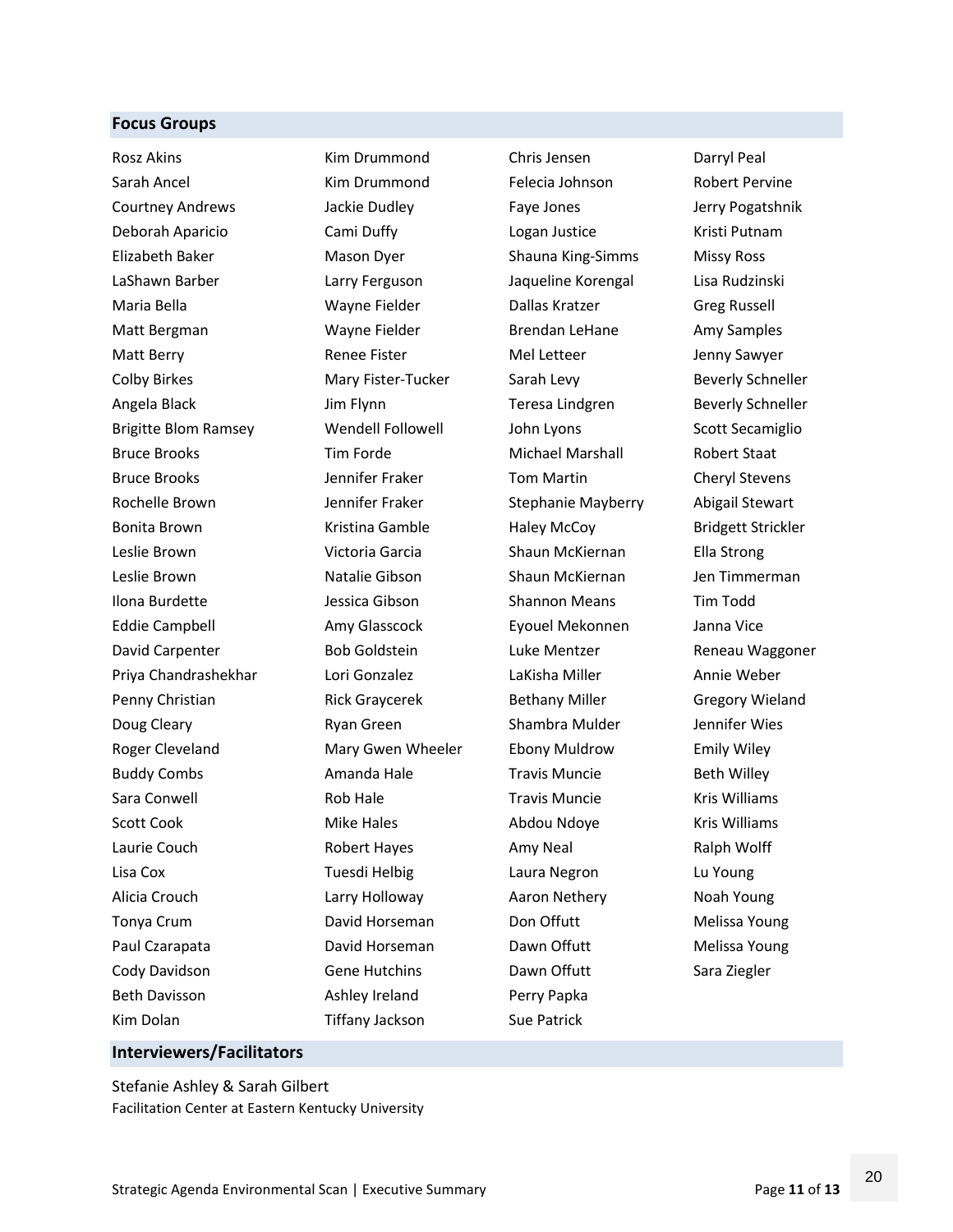# Environmental Scan

- 29 Executive Interviews (state and national)
- 5 Topic-Specific Discussion Groups
- 6 Focus Group Discussions
- •Board and Committee Discussions
- Extensive review of state and national data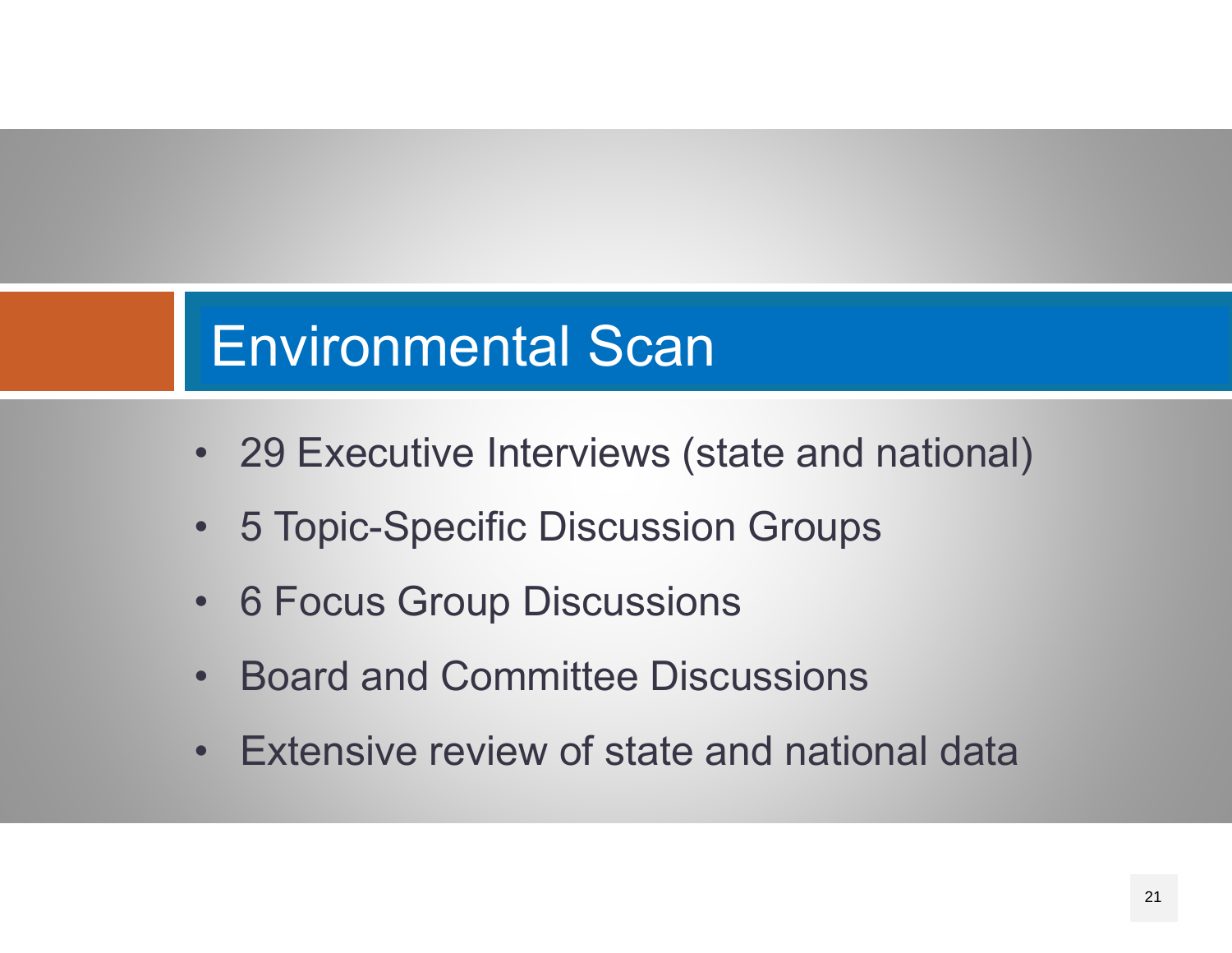# **Major Themes**

- <sup>o</sup>**College Affordability:** a primary concern from the focus groups and almost every individual interview
- <sup>o</sup>**Student Success**: on right path but more aggressive and targeted interventions needed
- <sup>o</sup>**Recruitment/Enrollment**: earlier outreach to K-12 students; stronger partnership with P-12 system; adult learner outreach and recruitment
- <sup>o</sup>**Equity**: like affordability, a key theme in most discussions. Broad definition of equity – racial, financial, age-related, digital, etc.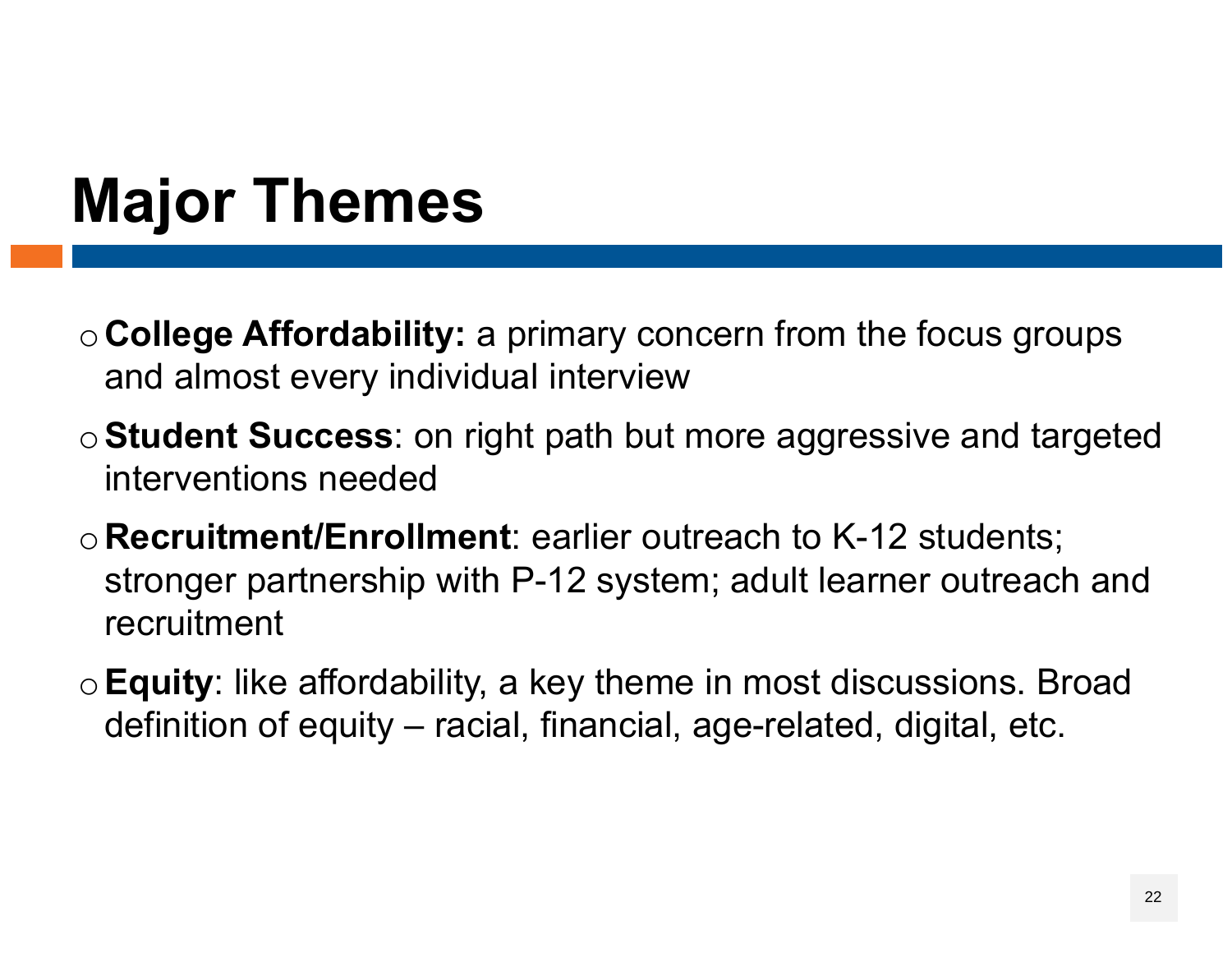# **60x30 Goal**

- Some interviewed thought 60x30 was **too conservative**, while others thought it was **too ambitious**.
- Overall, there is **broad support for a quantifiable goal** of Kentuckians with a high-quality degree or credential by 2030.
- Better articulation needed about **why the goal is important** and what impact it will have on KY and individuals.
- **More nuanced analysis** needed looking at regions and specific population demographics.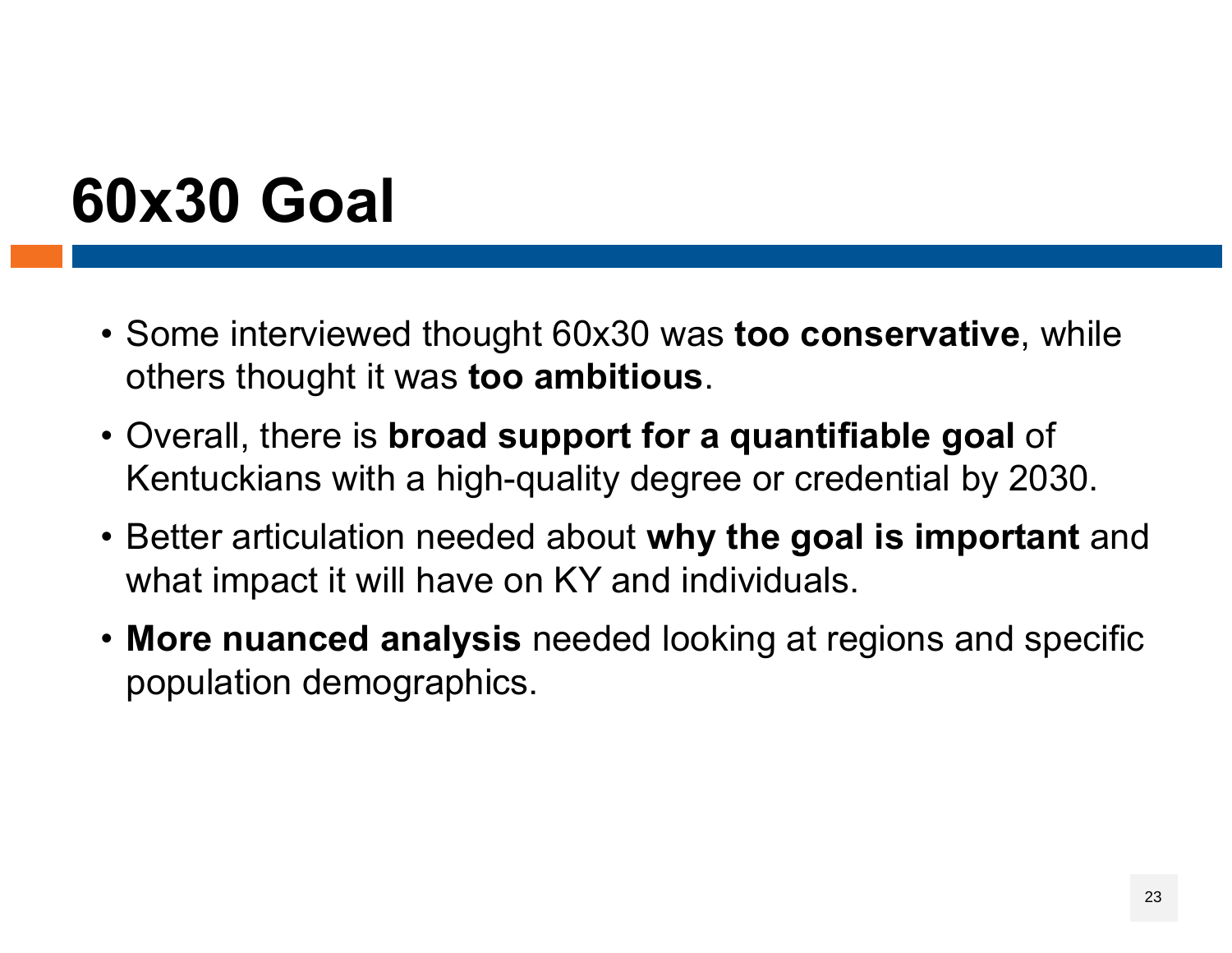# **Major Barriers**

- <sup>o</sup>**College Affordability:** Affordability clearly emerged as the greatest barrier to postsecondary education
- <sup>o</sup>**College Readiness**: Academic, social, emotional (lack of belief and encouragement), informational
- <sup>o</sup>**Complexities for adult learners:** information gaps, challenges balancing education and life responsibilities
- <sup>o</sup>**Opportunity Inequities**: Income/wealth, background (i.e. first gen), race/ethnicity, access to digital resources
- <sup>o</sup>**Value Question**: Public Skepticism about Value of Higher Education, ROI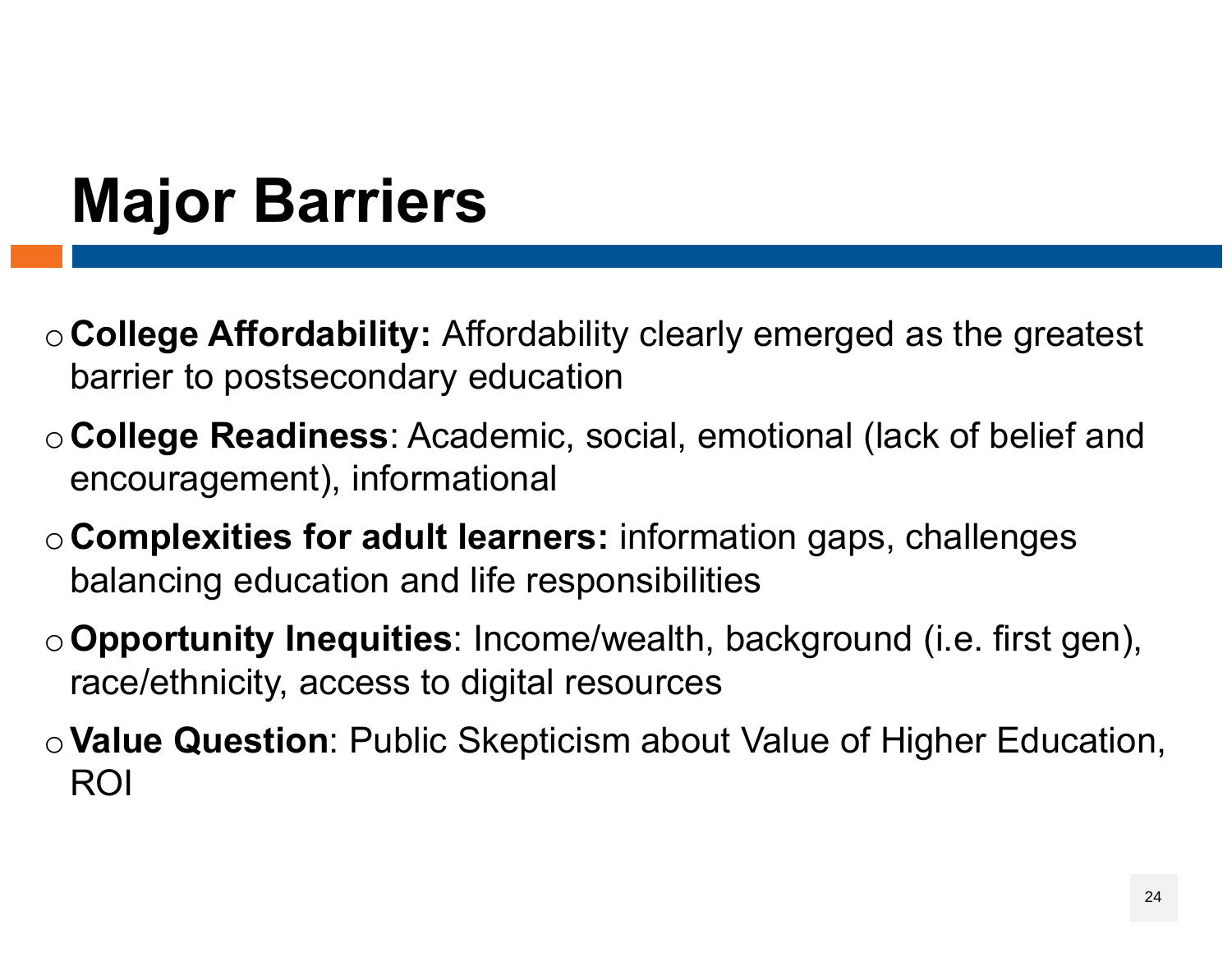## **Greater emphasis needed in the following areas:**

- Diversity, equity, inclusion (overarching)
- College affordability
- Industry and workforce partnerships
- P-12 partnerships
- Recruitment/enrollment
- Adult Learners
- Student success
- Demonstrating the value of higher education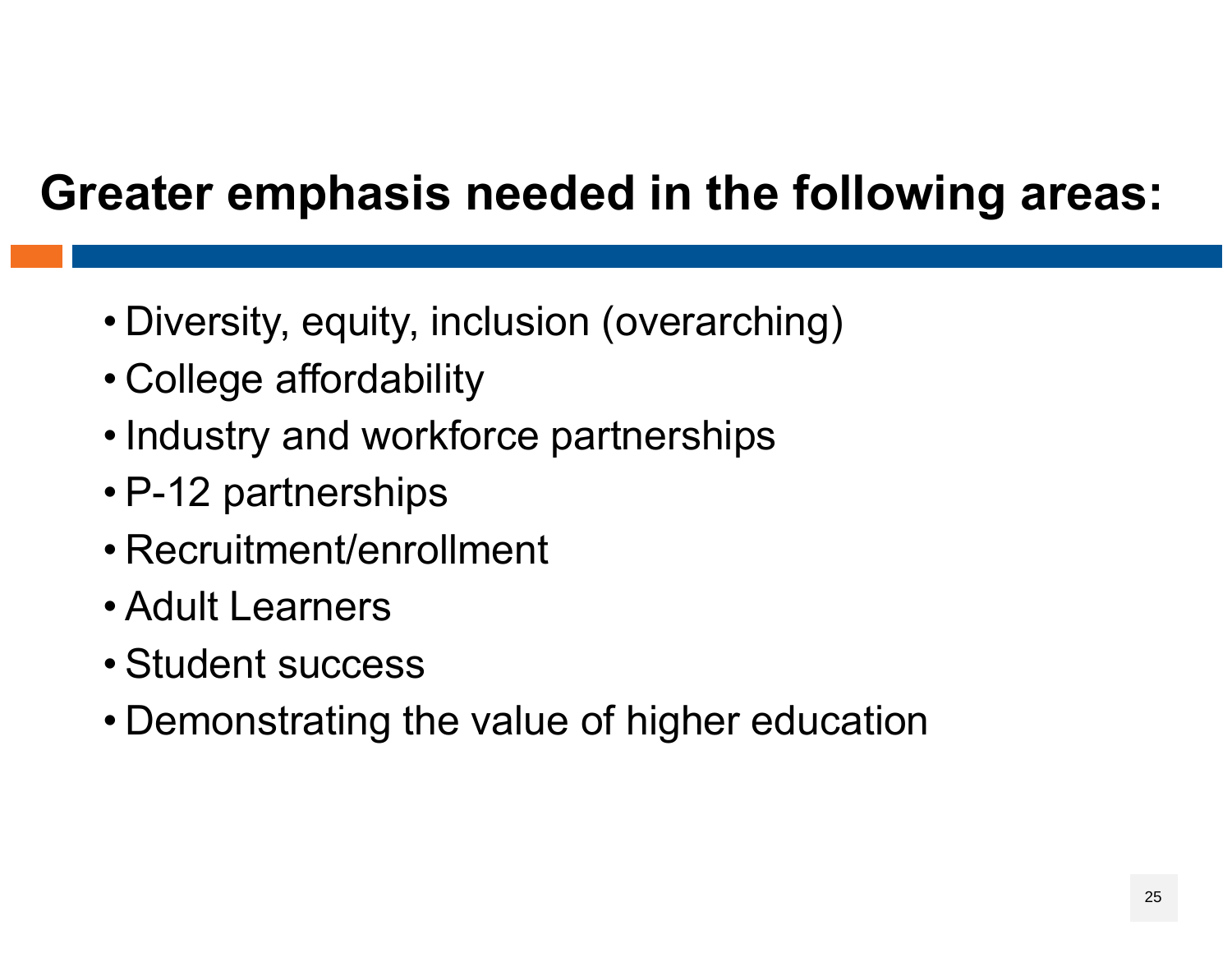**TITLE:** Approval of the Vision, Mission and Values Statements

**RECOMMENDATION**: Staff recommends that the Academic and Strategic Initiatives Committee approve the proposed vision, mission, and values statements.

**PRESENTERS:** Lee Nimocks, Vice President and Chief of Staff

#### **BACKGROUND INFORMATION**

The CPE is directed by KRS 164.020 to develop a statewide strategic agenda for the public postsecondary education system and revise it on a regular cycle. The agenda identifies statewide priorities and a vision for long-term economic growth by improving the education and skill levels of Kentucky's workforce. The agenda sets performance goals for students and institutions that reflect high expectations and standards, emphasizes continuous improvement, and supports technology-based solutions and innovative practices.

#### **VISION, MISSION AND VALUE STATEMENTS**

The vision, mission and value statements are foundational to set the tone of the next statewide strategic agenda. Draft statements were presented at the June 8 ASI meeting, and have been reviewed by CPE staff and the Campus Advisory Committee.

Staff recommend the ASI Committee approve the following statements for Kentucky Higher Education:

Vision: Kentucky will be a national leader in building a strong, sustainable and equitable economy through increased educational attainment and affordable, highquality postsecondary programs.

Mission: Kentucky's postsecondary system prepares students to be lifelong learners and excel in a diverse, knowledge-based economy. Postsecondary education drives innovation, enhances public health and wellbeing, breaks the cycle of generational poverty and improves quality of life.

Values:

- Inclusion, equity and diversity
- Quality and excellence
- Affordability and accessibility
- Innovation
- Business & community partnerships
- Transparency and accountability
- Institutional Collaboration
- Comprehensive student support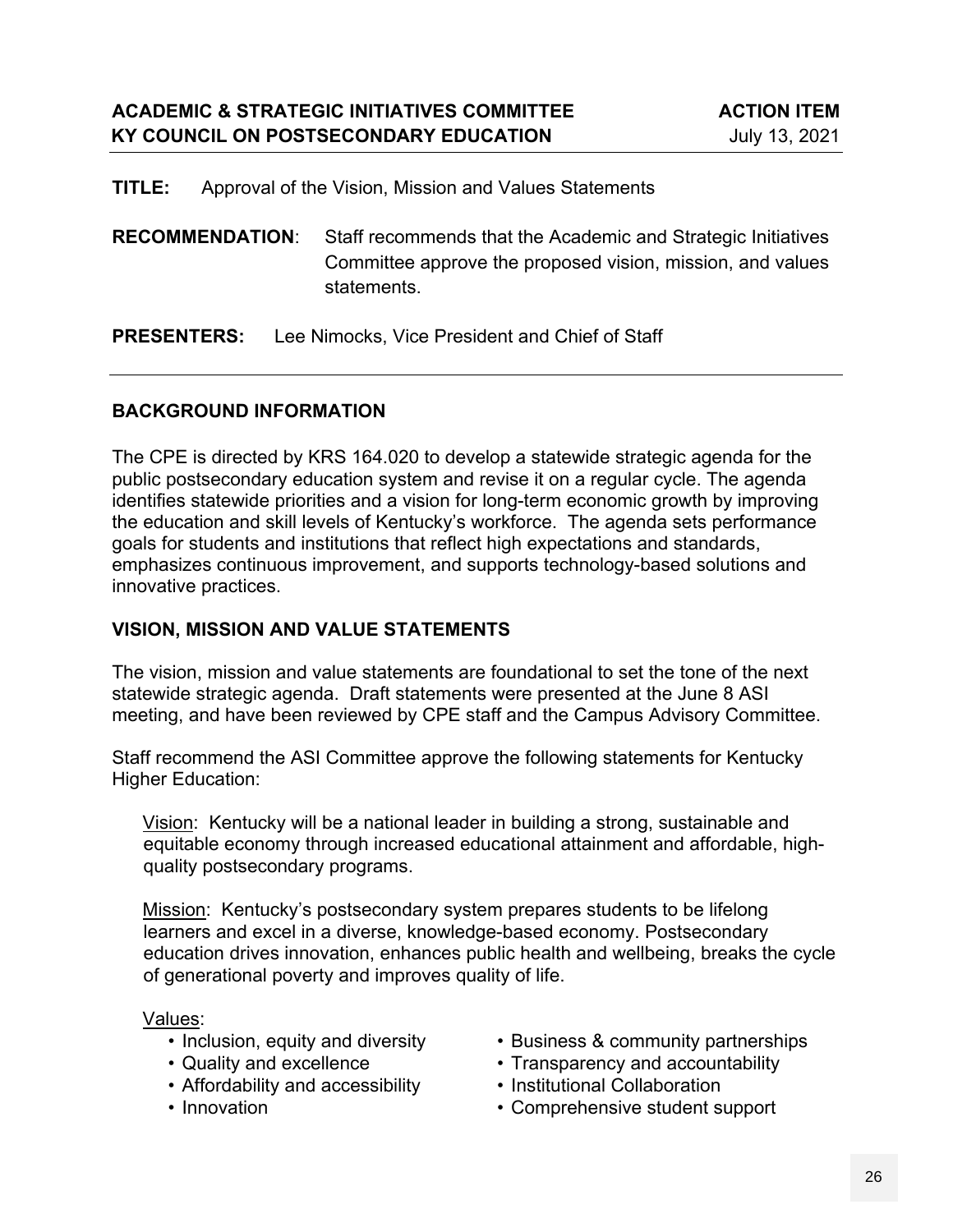# Mission, Vision, Values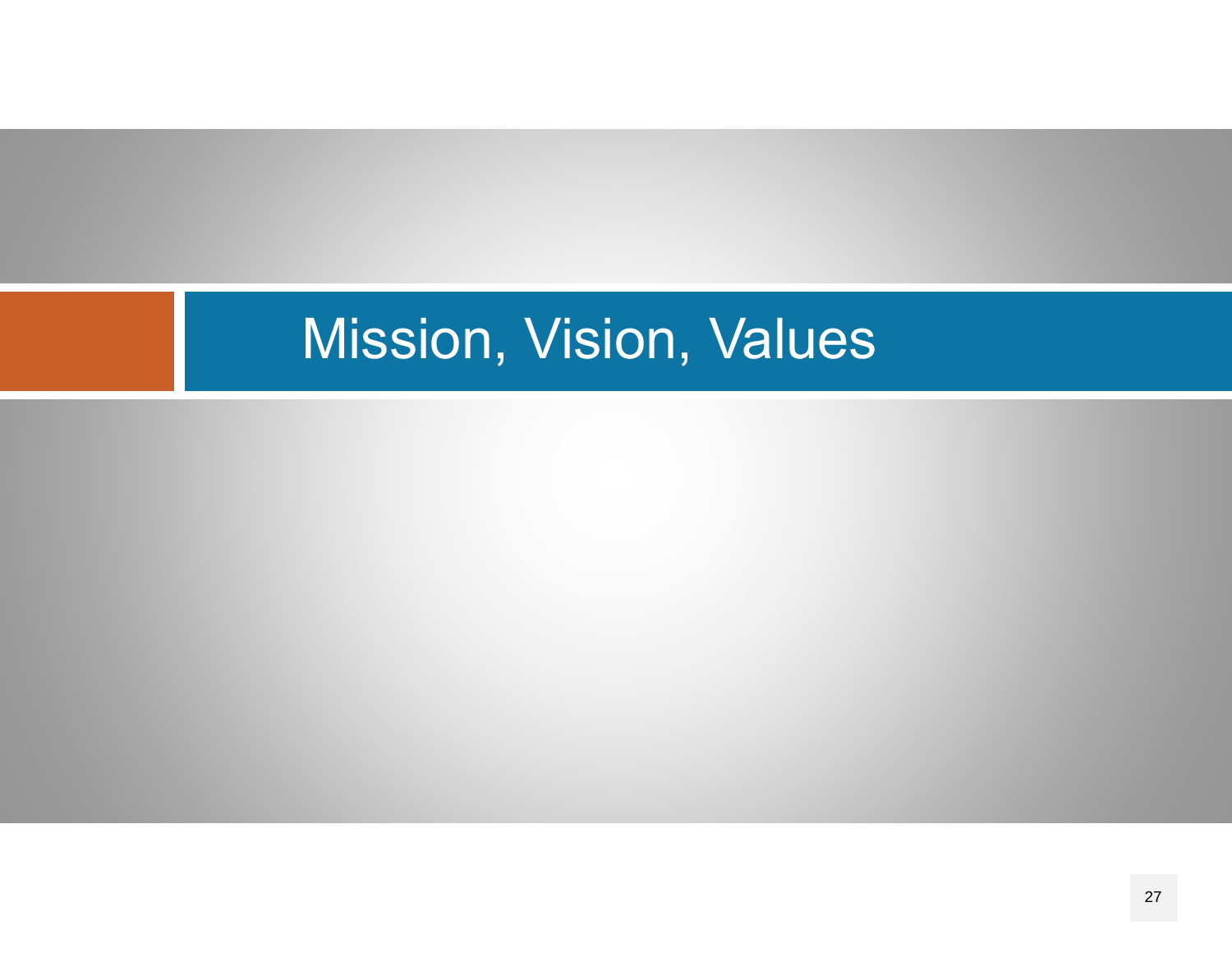## **KY Higher Education Vision**

### **CURRENT:**

Kentucky will experience greater prosperity and a higher quality of life through increased educational attainment, workforce readiness, research, and innovation.

### **PROPOSED:**

Kentucky will be a national leader in building a strong, sustainable and equitable economy through increased educational attainment and affordable, high-quality postsecondary programs.

9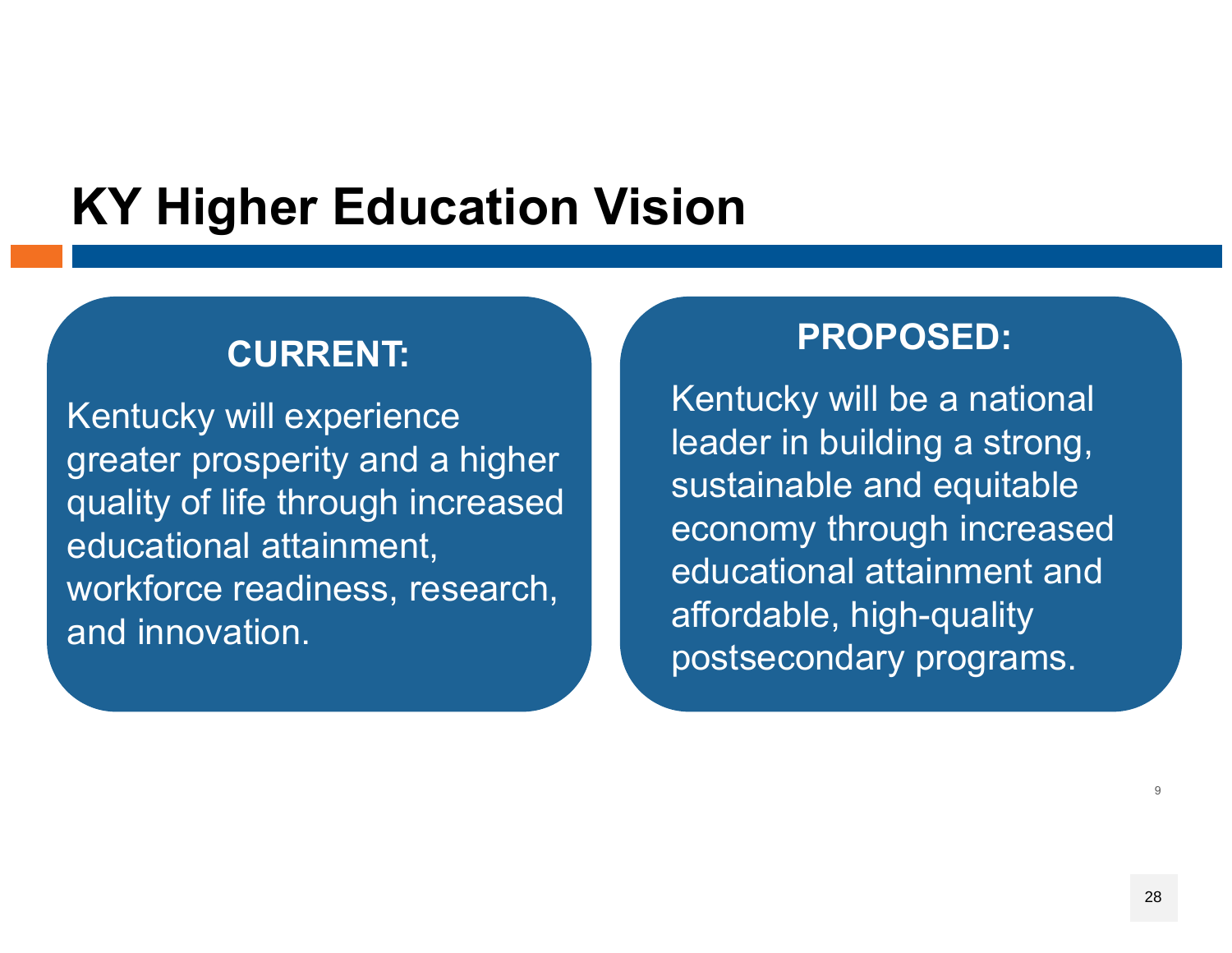## **KY Higher Education Mission**

### **CURRENT:**

Kentucky's postsecondary system enhances the health and well-being of our citizens by preparing students to create and apply new knowledge and excel in a global economy and culture.

### **PROPOSED:**

Kentucky's postsecondary system prepares students to be lifelong learners and excel in a diverse, knowledge-based economy. Postsecondary education drives innovation, enhances public health and wellbeing, breaks the cycle of generational poverty and improves quality of life.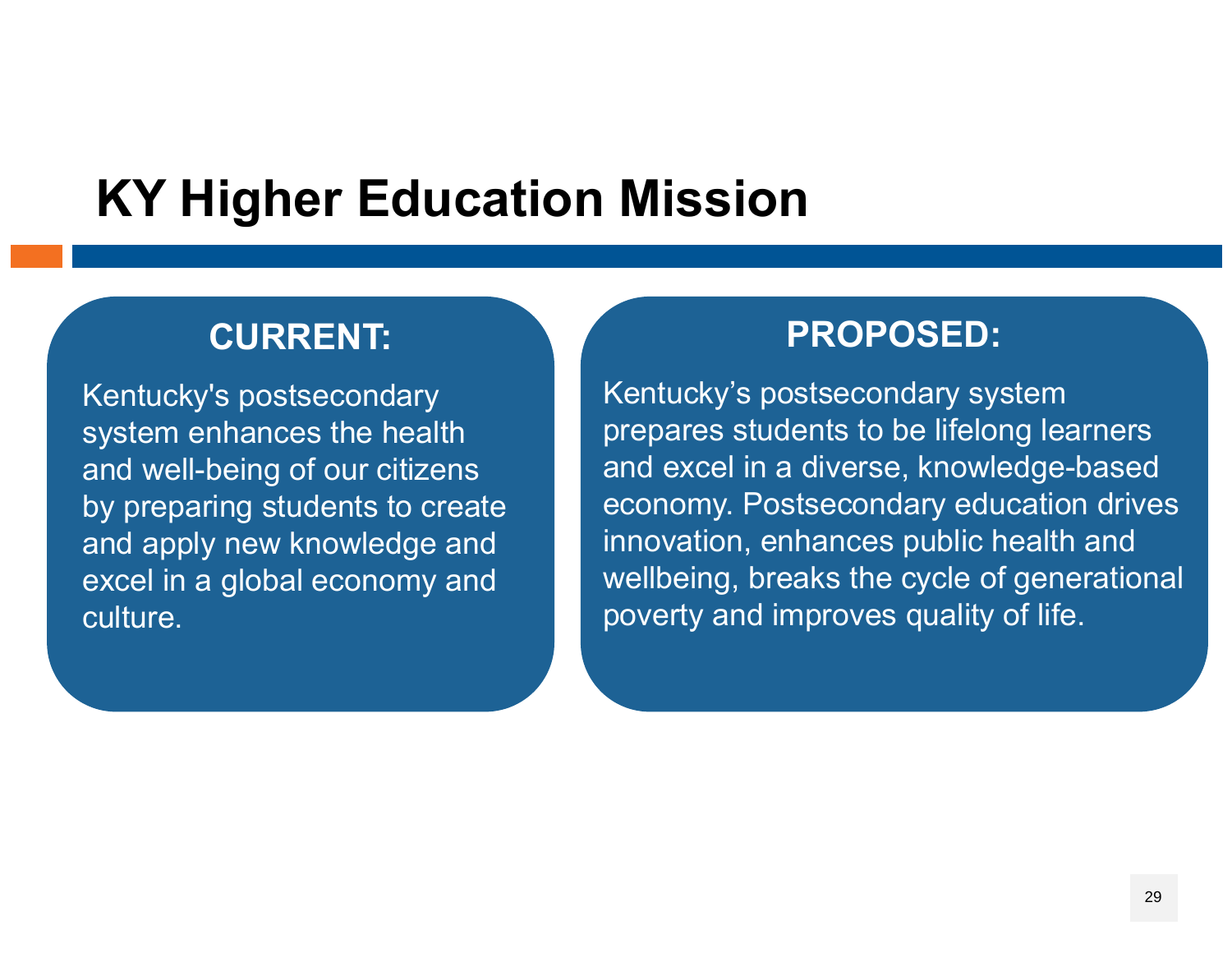## **KY Higher Education Value Statements**

COUNCIL ON POSTSECONDARY EDUCATION CONTINUES INTO A REPORT OF DESCRIPTION OF POSTSECONDARY EDUCATION CONTINUES

## **CURRENT:**

- •Academic excellence and student success
- $\bullet$  Broad access to adult and higher education, both powerful tools to combat poverty
- •Inclusion, equity, and diversity
- $\bullet$  Postsecondary education's ability to catalyze economic and community development.
- $\bullet$  Adequate funding for postsecondary education as a critical investment in Kentucky's future.
- • Collaboration and mutual respect among all postsecondary providers and partners.
- •Business and community partnerships
- Accountability, transparency, and fiscal stewardship.

## **PROPOSED:**

- Inclusion, equity and diversity
- Quality and excellence
- Affordability and accessibility
- Innovation
- Business and community partnerships
- Transparency and accountability
- Institutional Collaboration
- $\bullet$ Comprehensive student support

11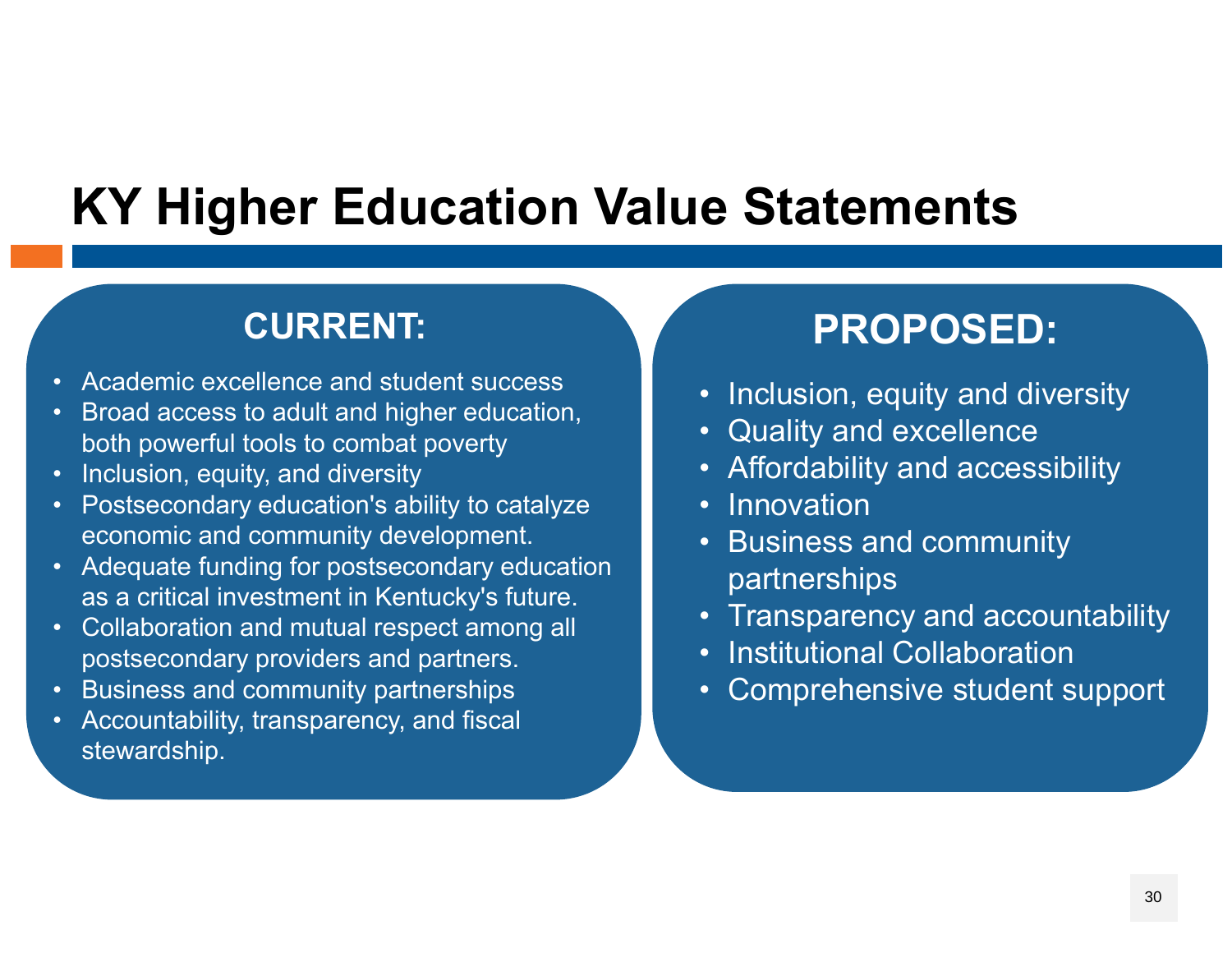# Building the Framework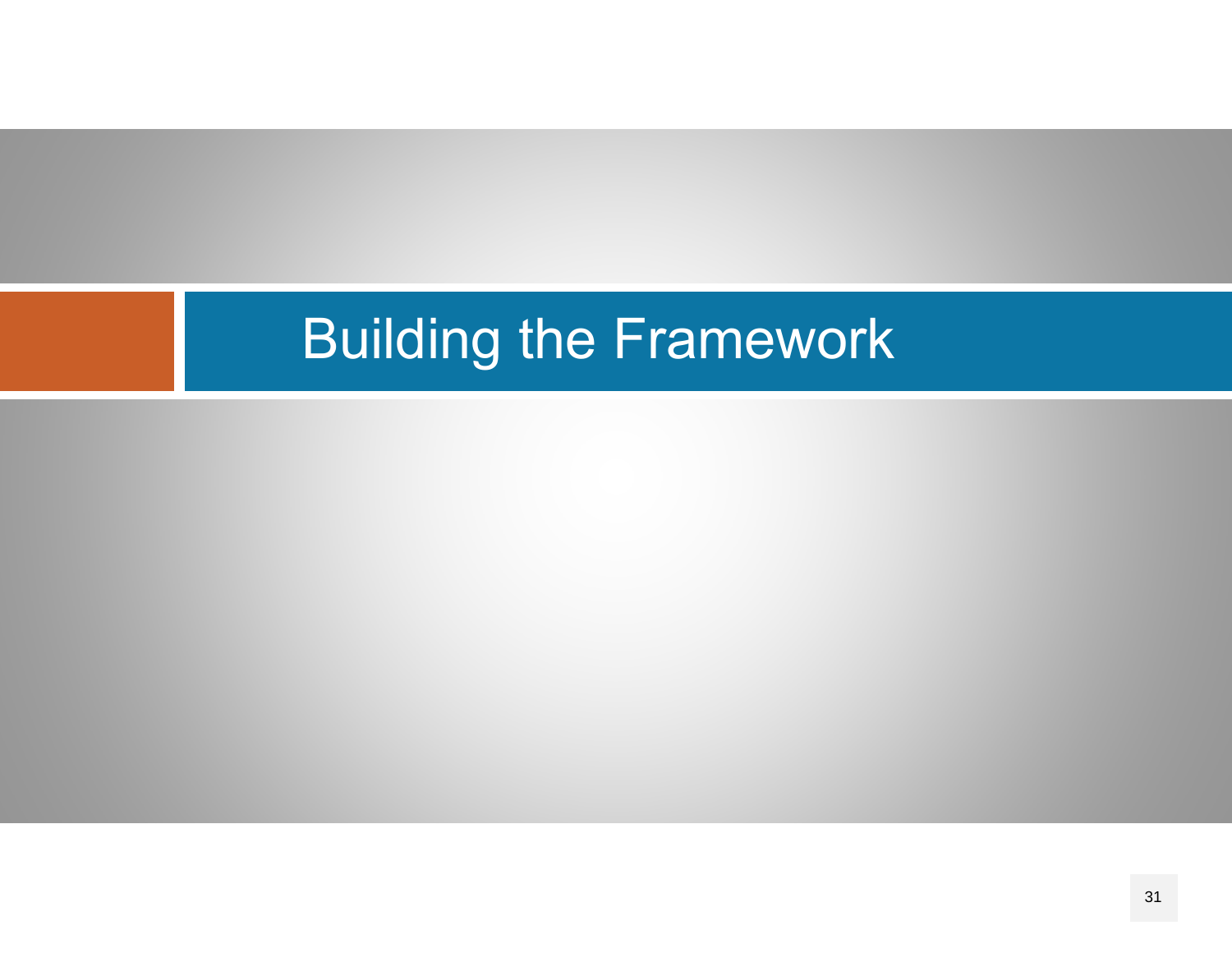# **Agenda Structure**

- **Cross Cutting Priorities:** Overarching goals or themes that are woven into each of the strategic goals and throughout the agenda.
	- **Strategic Goals:** High-level goals that translate the mission, vision and values into something more actionable.
		- **Objectives:** Measure the success of strategic goals and the overall agenda. Specific metrics and performance targets align with each of the objectives.
			- **State-level Strategies:** How the agenda will be executed at the state level, and how CPE will work to make progress on each of the objectives.
			- **Campus-Level Strategies:** How the agenda will be executed by the campuses.
				- **Tactics or Action Steps:** Milestones or key deliverables for the strategies.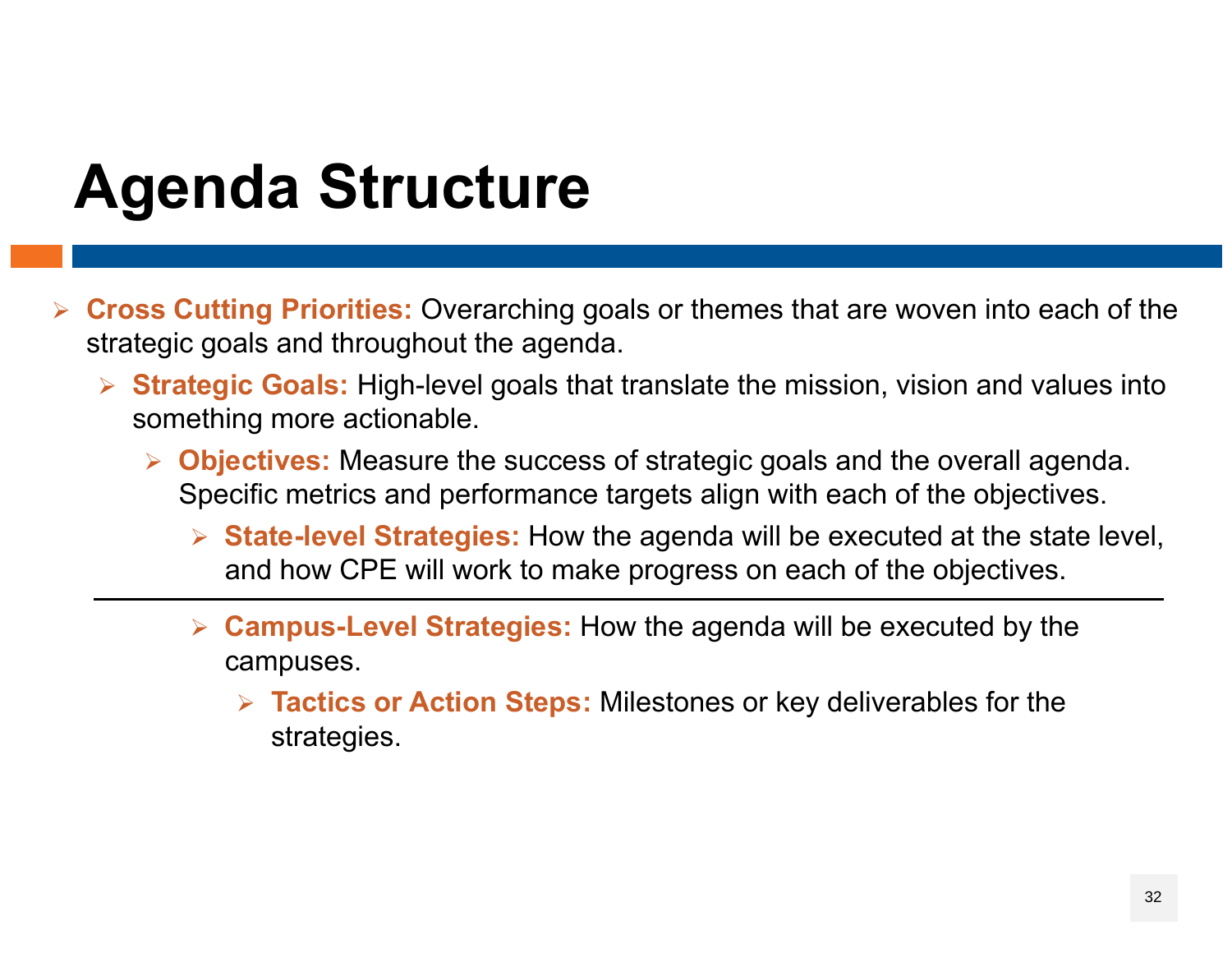# **Proposed Cross Cutting Priorities**

•**Attainment:** Increasing the percent of Kentuckians with a high-quality postsecondary credential has been a **foundational priority**  for since the early 2000s. In 2016 CPE adopted **Kentucky's 60x30 goal** to increase attainment from from its current level of 49% to 60% by the year 2030. Increasing educational attainment. Achieving this goal will **accelerate job creation** and grow the economy through the contributions of a more **skilled, productive workforce**. Also, higher levels of educational attainment are correlated with **better health**; more informed, engaged citizens; and the kind of culture that attracts **vibrant, creative, and entrepreneurial people** to our state.

**Equity:** This priority is about ensuring **ALL citizens** have access to higher education opportunities and the tools to progress and complete their programs prepared for life and work. Kentucky must **close opportunity and success gaps** for students who have historically been left behind. CPE's focus on equity is articulated through many of our policies focusing specifically on **low income and underrepresented minority students**. But our equity focus includes students from all demographics: working learners, parents veterans, students with disabilities, LGBTQ learners, students in rural communities, and others. All students must have an **equal opportunity** to learn and thrive.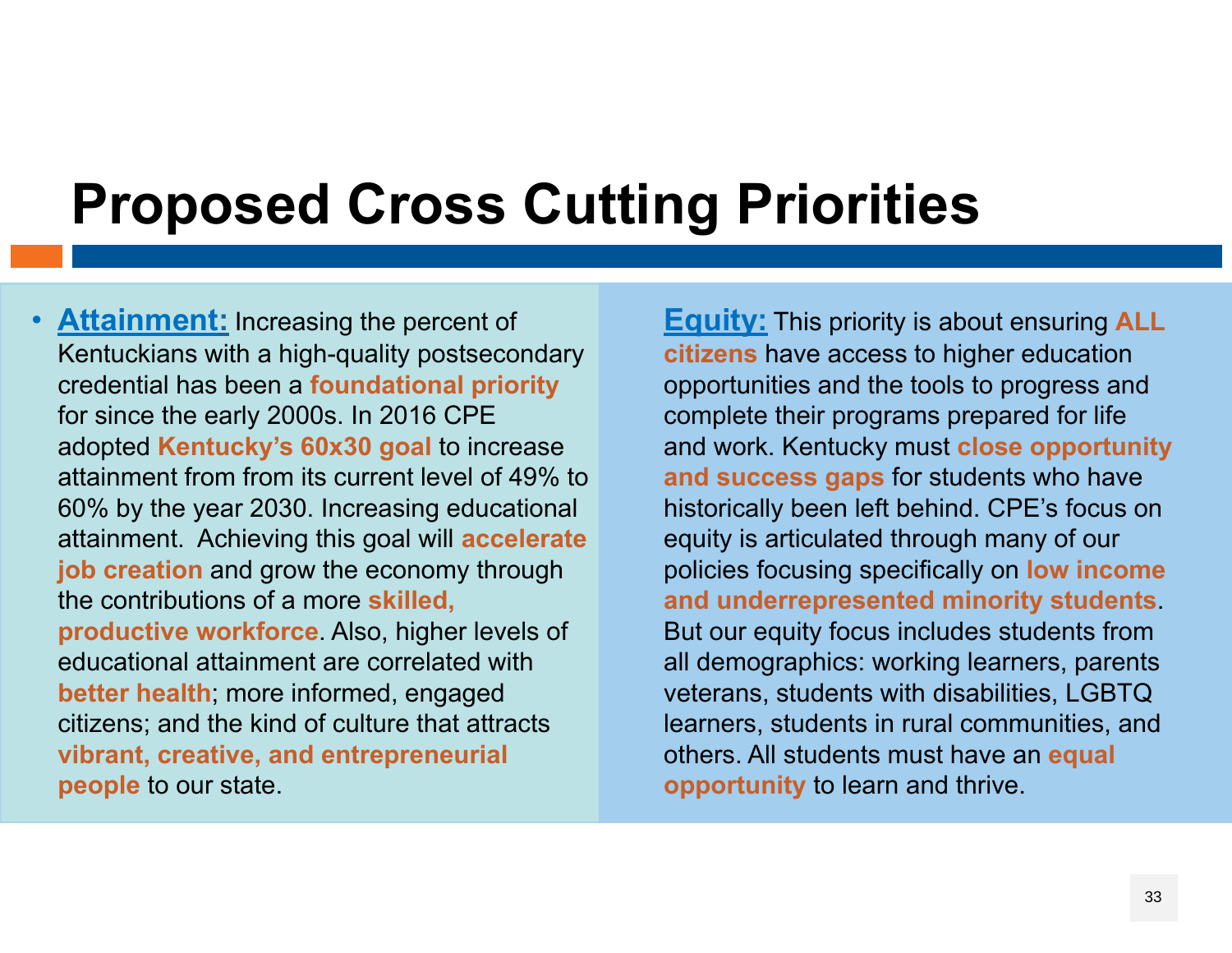## **Draft Strategic Goals**

**Affordability**: Ensure postsecondary education is affordable for all Kentuckians.

progress, and earn quality degrees and credentials. **Success:** Ensure more students successfully transition to college,

**Talent:** Educate a globally competitive workforce and increase auvir and research and innovation to fuel job creation and economic growth.

Value: Improve public understanding that postsecondary education is the key to greater opportunity and economic growth.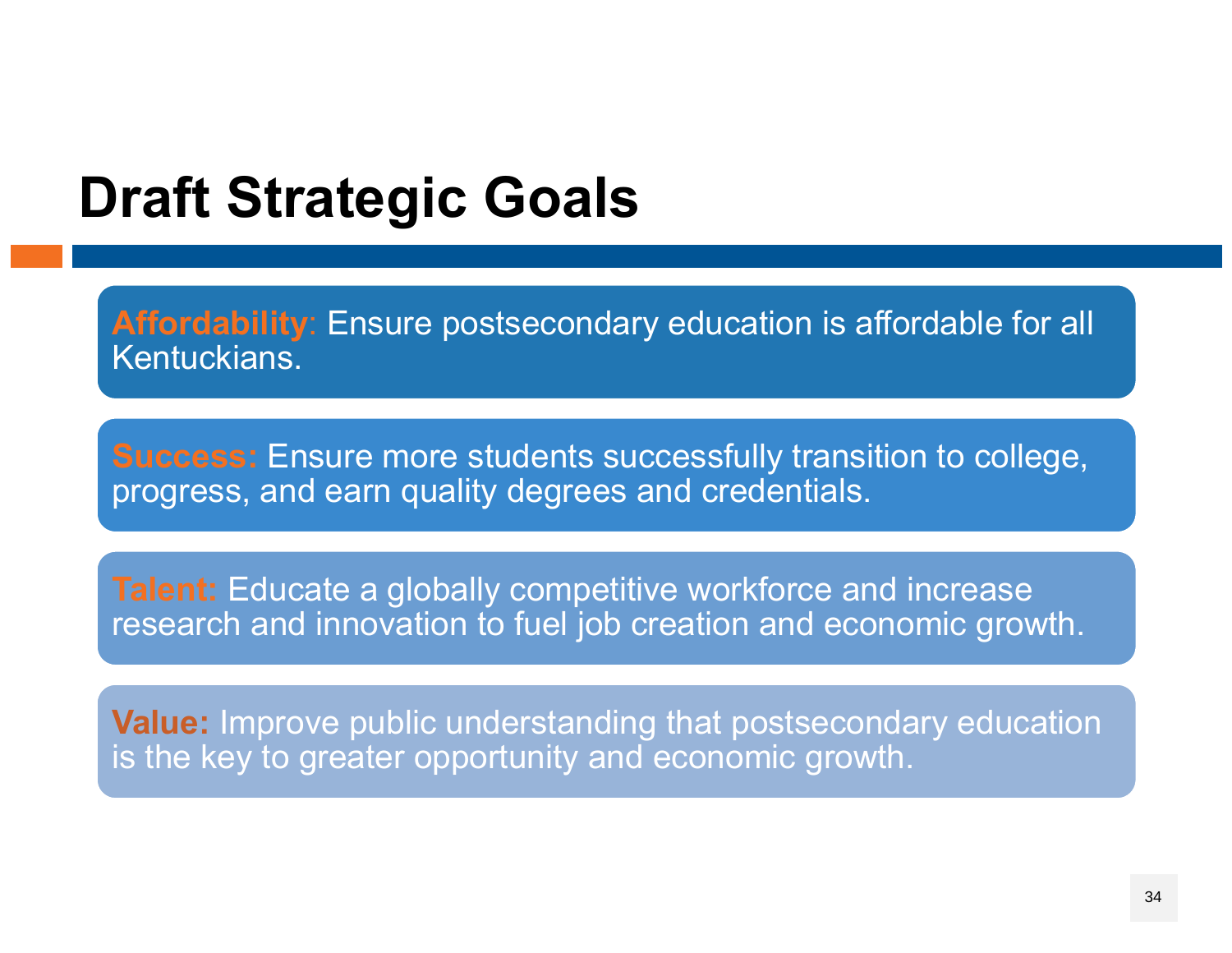# **Affordability**

### **Alignment with key policy and program areas**

- •Early College/Dual Credit
- •Financial Aid
- •Net cost
- •Outreach and advising
- •Student Debt
- • Accelerated/efficient program pathways
- •Tuition and fees
- Time to Degree
- •Credit for Prior Learning

### *Goal Statement: Make postsecondary education affordable for all Kentuckians.*

*Rationale: College affordability was identified as the key barrier to student access and success in college in the environmental scan and in most state and national research. Often the affordability barrier is about lack of guidance and information, fear of any student debt, and misunderstandings about college costs. Finances are cited as the primary cause of dropping out or not pursuing postsecondary education opportunities.*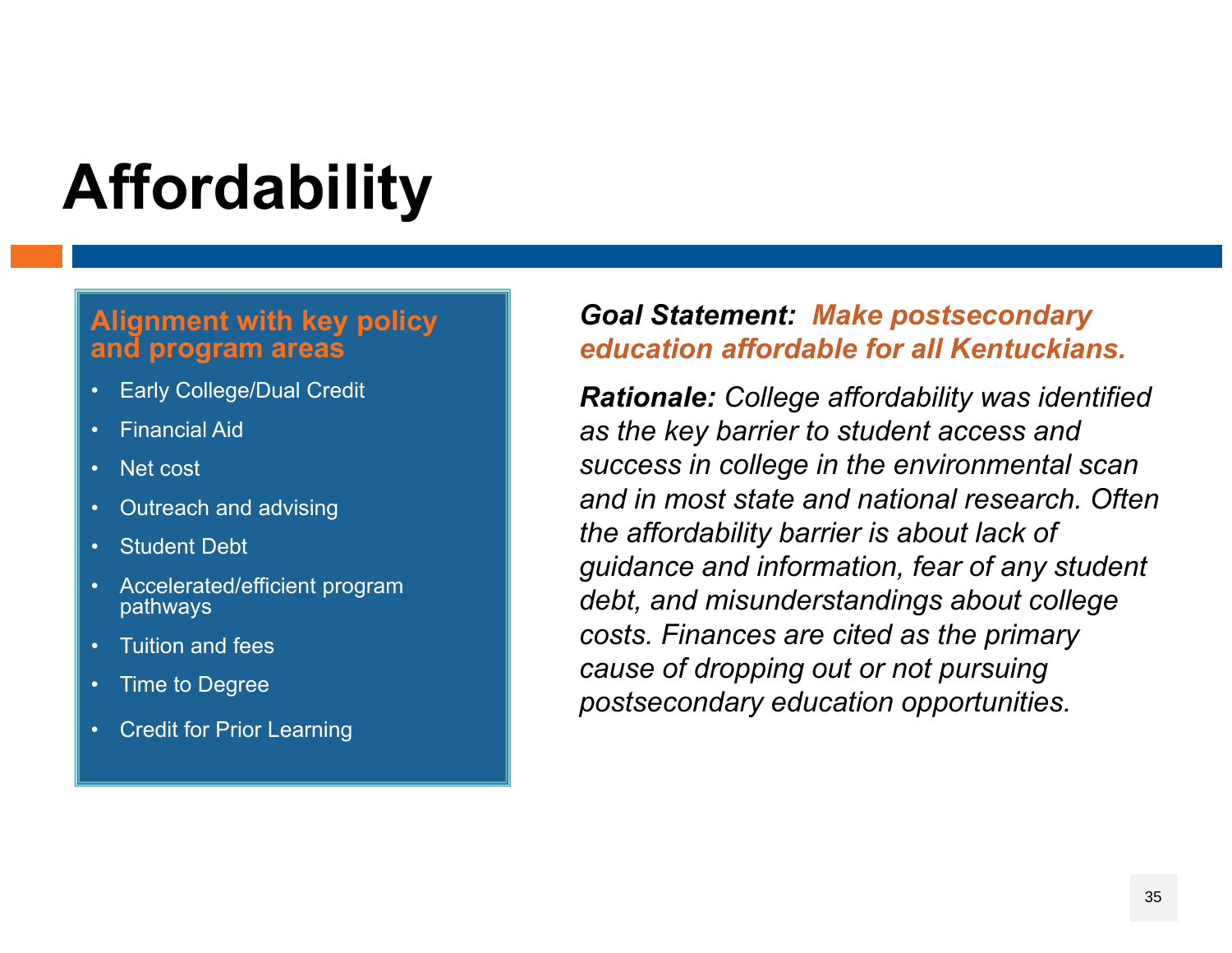# **Success**

### **Alignment with key policy and program areas**

- College Readiness
- P-12 to College Transitions
- DEI policy/programming
- •Performance funding
- Adult learners/life-long learning
- Effective Advising
- Student Engagement/High Impact **Practices**
- •Academic Quality
- Innovative Program Delivery
- **Transfer**

### *Goal Statement: Ensure more students successfully transition to college, progress, and earn quality degrees and credentials.*

*Rationale: Kentucky's future depends on a welleducated citizenry. In large part, this depends on helping more students advance through the educational system and graduate on time. While rates are improving, just over half of full-time public university students graduate within 6 years and just half of high school graduates transition on to college. These challenges are compounded when considering enrollment and graduation of minority, lower income, adult and underprepared students.*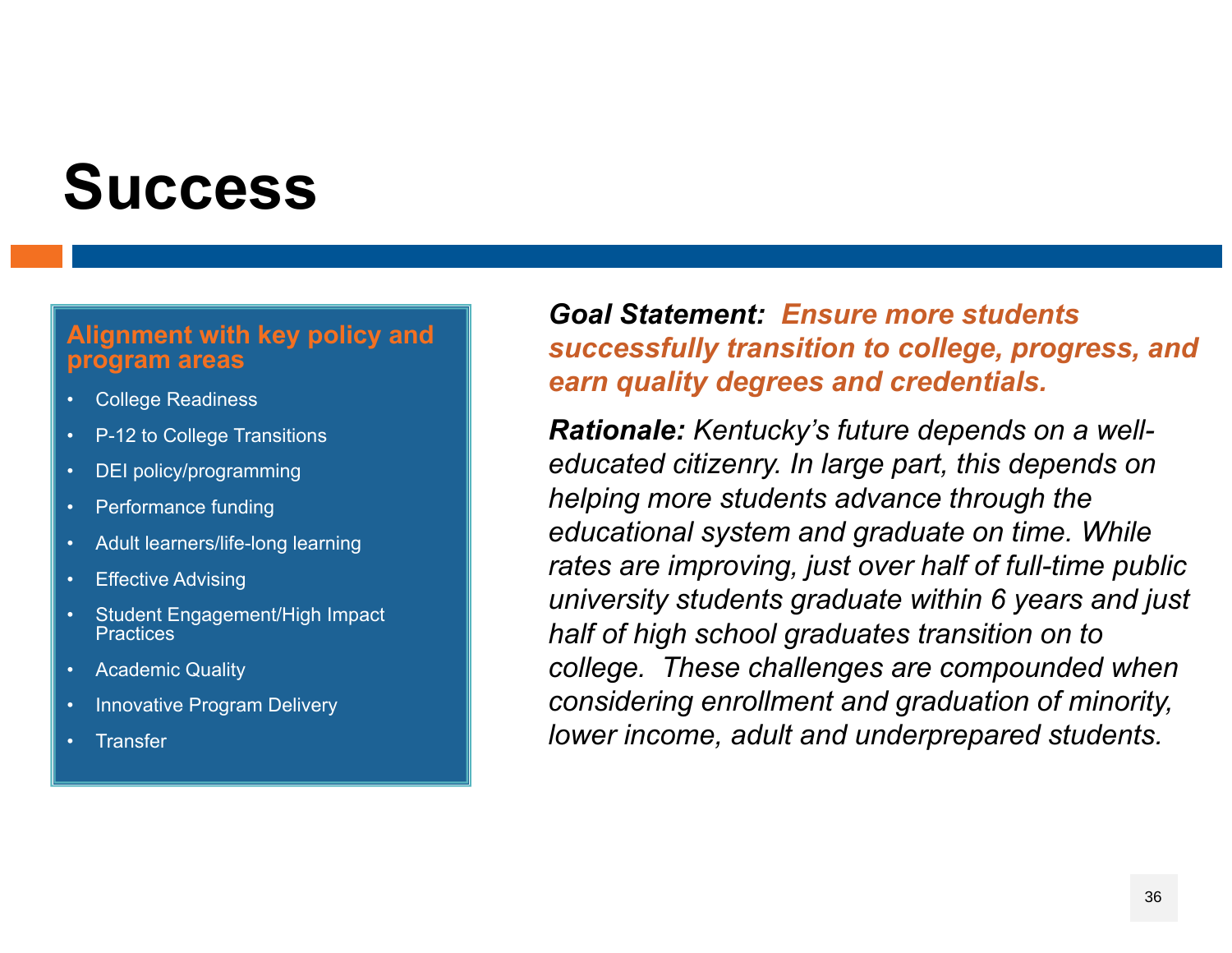# **Talent**

### **Alignment with key policy and program areas**

- Program alignment with workforce needs
- Career advising, mentoring, support
- • Entrepreneurship and business support
- State and regional economic development
- •Research and tech transfer

*Goal Statement: Educate a globally competitive workforce and increase research and innovation to fuel job creation and economic growth.* 

*Rationale: Higher education is a catalyst for economic, social and civic growth. The positive impact depends not only on the talent of graduates, but the talent of campus leaders, teachers, and researchers. It is this talent that drives change and improvement in communities and regions, and it supports Kentucky's broader economic and workforce priorities.*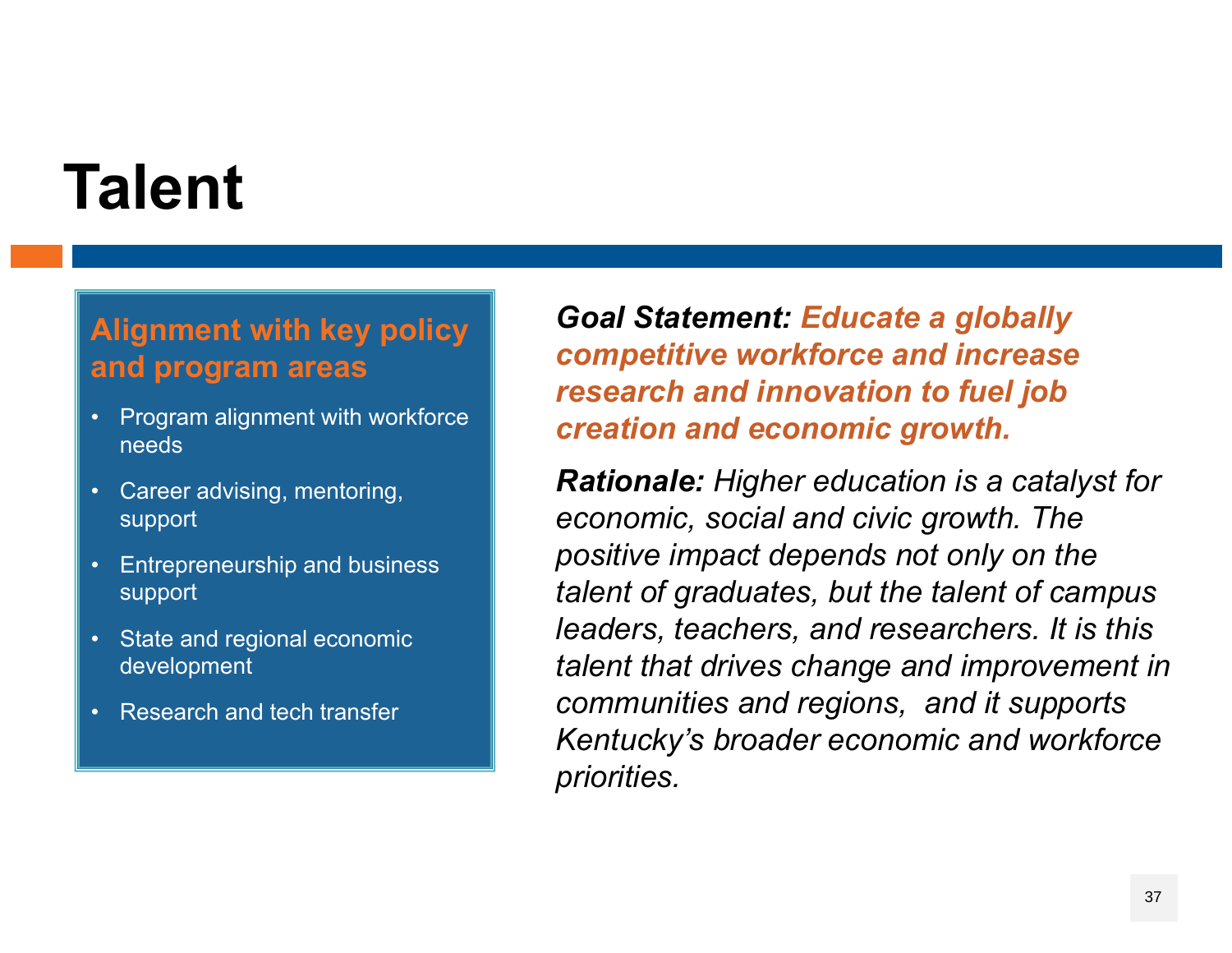# **Value**

### **Alignment with key policy and program areas**

- •Data and research
- • Higher Education Matters campaign
- Strategic communications
- •Social media
- • Effective outreach to students and parents
- • Engagement of state, regional and community decisionmakers.

*Goal Statement: Improve public understanding that postsecondary education is the key to greater opportunity and economic growth.*

*Rationale: In an era of reduced public spending, increasing college costs, and skepticism about the value and ROI of college, greater focus and intentionality is needed to demonstrate why higher education matters. The postsecondary community and supporters must engage more strongly with elected leaders, students and families, and business and community partners about the value of higher education.*